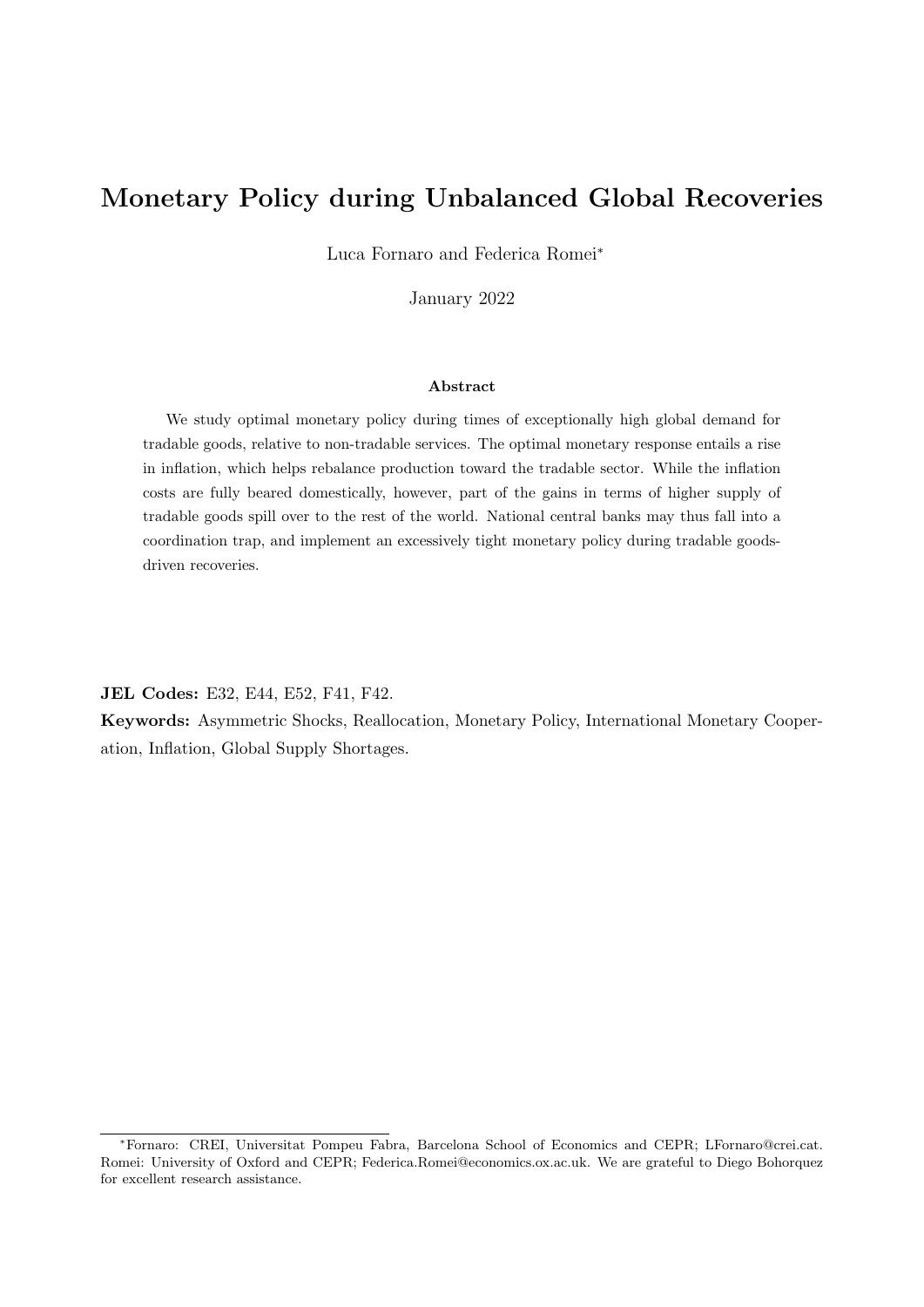# 1 Introduction

A salient feature of the ongoing recovery from the Covid-19 recession is its unbalanced nature. Throughout the world, demand for goods is buoyant, while demand for contact-intensive services is subdued. Considering that goods are typically traded across countries, while most services are not, the global economy is effectively experiencing a reallocation of demand away from non-tradable services and toward tradable goods (Figure [1\)](#page-2-0). Unsurprisingly, this rebalancing of demand is associated with rising goods prices, and stress on the global supply chains. Against this background, it is natural to ask how international spillovers - including those arising from policy interventions - are shaping the global recovery.

In this paper, we study the optimal conduct of monetary policy during times of exceptionally high demand for tradable goods, and show that national monetary authorities may fall prey of a coordination failure. In a nutshell, the reason is that the optimal monetary response entails a rise in the price of tradables, which helps rebalance production toward the tradable sector. While the inflation costs are fully beared domestically, however, part of the gains in terms of higher supply of tradable goods spill over to the rest of the world. In absence of international cooperation, national central banks do not internalize this positive spillover, and may thus implement an excessively tight monetary policy, compared to the one that would maximize global welfare.

We formalize this insight with the help of a multi-country Keynesian model with multiple sectors. Our economy is composed of a continuum of small open economies. Each country employs labor to produce a tradable good, common to every country, and a non-tradable one. Due to the presence of nominal wage rigidities, monetary policy has real effects. We study the response of the economy to a global reallocation shock, that is a temporary rise in consumers' demand for the tradable good, relative to the non-tradable one. The shock is global, in the sense that it hits symmetrically every country in the world.

Under the optimal monetary policy, global inflation rises in response to the reallocation shock. To see why, recall that the reallocation shock depresses demand for non-traded goods. In absence of nominal rigidities, lower demand for non-tradables would simply translate into a drop in their price. Since nominal wages are rigid, however, lower demand induces firms in the non-traded sector to reduce production and fire part of their workforce. To contain the ensuing increase in unemployment, monetary policy has to facilitate a shift of employment toward the traded sector, or to boost demand for non-tradable goods. A rise in the price of the traded good, fostered by a monetary expansion, achieves both objectives. First, higher prices induce firms in the traded sector to hire more workers and increase production. Second, higher production allows agents to increase their consumption of tradable goods. As consumers satisfy their demand for tradables, also their demand for non-traded goods rises. Through this aggregate demand effect, a monetary expansion lifts employment in the non-traded sector too.<sup>[1](#page-1-0)</sup>

<span id="page-1-0"></span>The optimal monetary policy trades off the inflation cost, captured by the disutility attached

 $1$ Our model also embeds a third effect. A rise in the price of tradables generates an expenditure switching effect from the tradable to the non-tradable good, thus sustaining employment in the non-traded sector.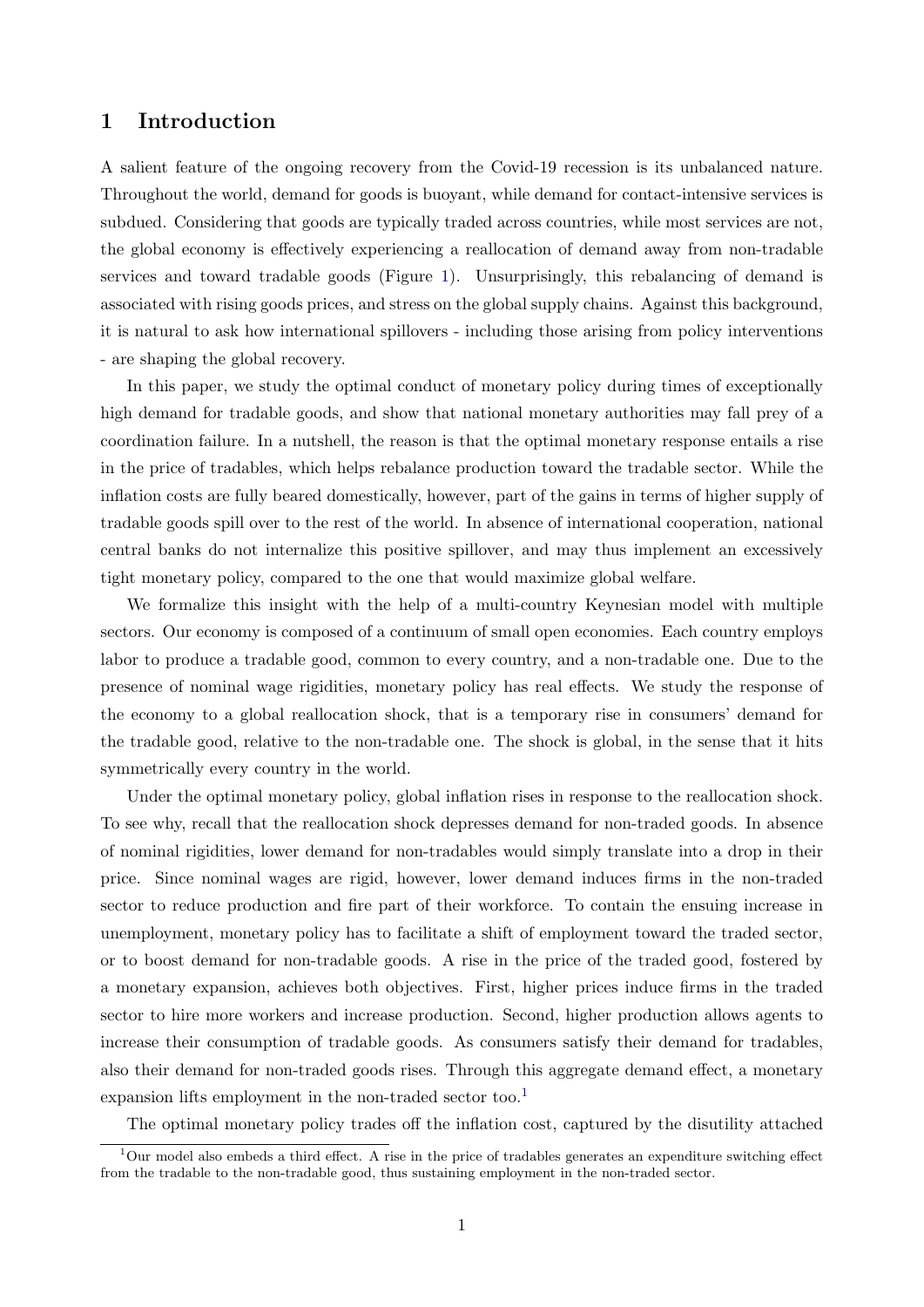<span id="page-2-0"></span>

Figure 1: Goods and services share in total consumption expenditure. Notes: The figure shows the reallocation of consumption expenditure out of services and towards goods, that has characterized advanced economies since the start of the Covid-19 pandemics. Other G7 countries refer to the average of Canada, France, Germany, Italy, Japan and United Kingdom. Data sources: BEA (U.S.), OECD (U.K., Japan), Eurostat (France, Germany, Italy), Statistics Canada (Canada).

by agents to high inflation, against the employment gains. A reallocation shock thus acts as a cost-push shock, leading to a contemporaneous rise in inflation and unemployment. These results essentially extend to our setting the insights of the literature on inflation and reallocation shocks in closed economies [\(Olivera,](#page-23-0) [1964;](#page-23-0) [Tobin,](#page-23-1) [1972;](#page-23-1) [Guerrieri et al.,](#page-23-2) [2021\)](#page-23-2). What comes next, however, is new.

In open economies, the strength of the positive impact of a monetary expansion on aggregate demand depends on the degree of capital mobility. Under financial autarky, the aggregate demand effect is especially strong, because any increase in the production of tradable goods has to be consumed domestically.[2](#page-2-1) With free capital mobility, the aggregate demand effect is much weaker. The reason is that when the domestic production of tradable goods increases domestic agents consume only part of it. The rest is sold to foreign consumers, and the receipts are invested in foreign assets. This effect weakens the positive impact of a monetary expansion on demand for domestic non-traded goods, and worsens the trade-off between inflation and employment faced by national central banks. As a result, the monetary policy response to a reallocation shock is tighter under free capital mobility, compared to financial autarky. International financial integration thus mitigates the impact of a rise in global demand for tradable goods on inflation, but exacerbates its effect on unemployment.

Moreover, in financially integrated world monetary interventions trigger international spillovers. Recall that we are considering periods in which the global demand for tradable goods is exceptionally high. Under free capital mobility, when a country implements a monetary expansion it increases its net exports of the tradable good toward the rest of the world, thus easing pressure on the global market for tradables. As global consumers gain access to a higher supply of tradables, their demand for non-tradable goods rises. Through this channel, a monetary expansion lifts aggregate demand and employment not only domestically, but in the rest of the world as well.

<span id="page-2-1"></span><sup>2</sup>Since our framework features a single tradable good, the equilibrium under financial autarky is isomorphic to the closed economy one.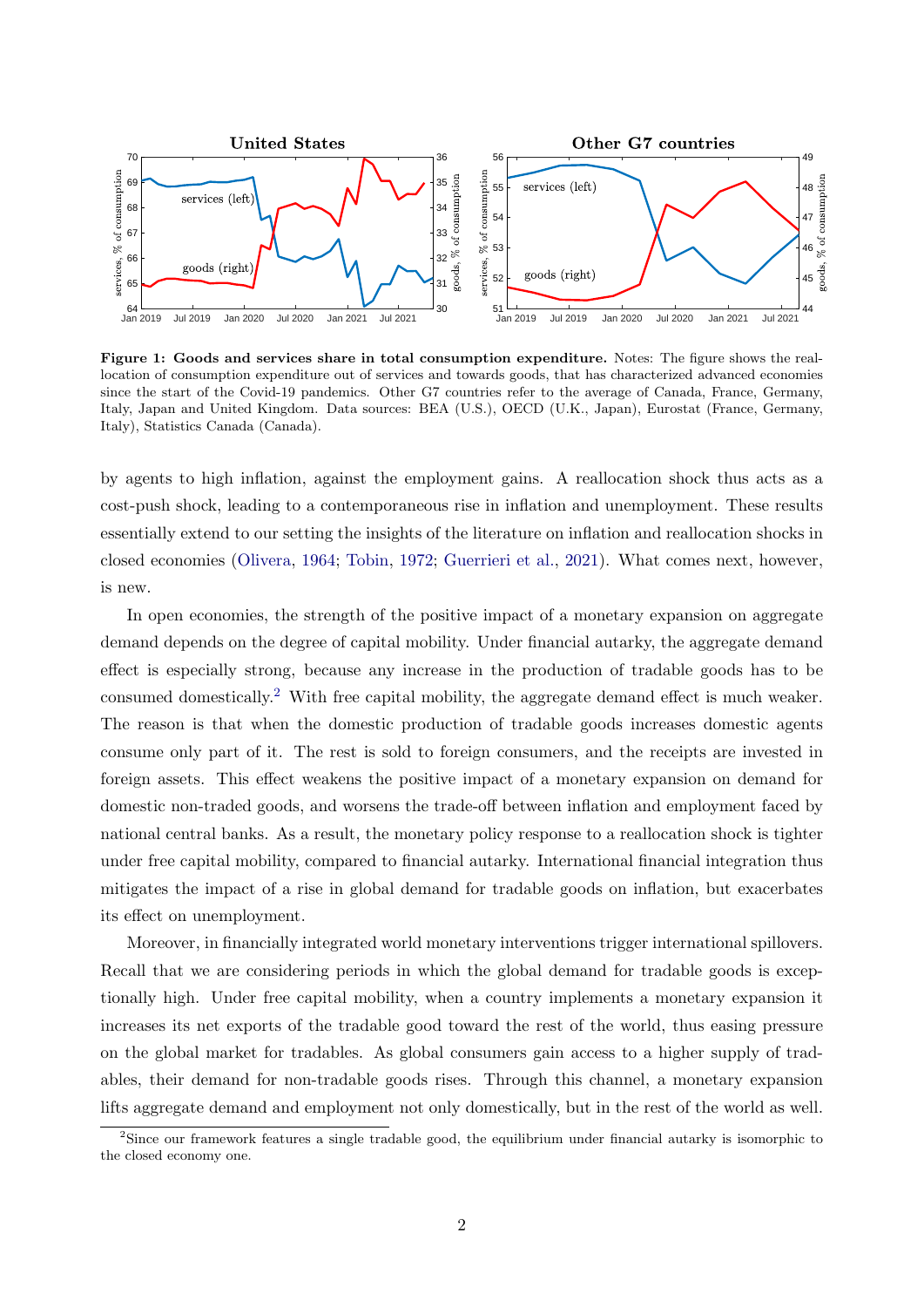The presence of this international aggregate demand spillover implies that the monetary policy response to a reallocation shock implemented by national central banks is too tight from a global perspective. The reason is simple. The inflation costs associated with monetary expansions are fully beared by domestic agents. The gains in terms of higher demand and employment, instead, are partly enjoyed by agents in the rest of the world. Since this positive spillover is not internalize by national authorities, lack of international cooperation leads to excessive unemployment during tradable goods-driven recoveries.

In the last part of the paper we discuss some implications for global rates and the international transmission of inflation. First, we show that, under the optimal policy, a reallocation of expenditure toward tradable goods is accompanied by a rise in nominal interest rates, especially if international capital mobility is high. Second, we show that a rise in tradable goods demand occurring in the rest of the world produces inflationary spillovers at home. But, perhaps surprisingly, during times of high global demand for tradables monetary expansions in the rest of the world give rise to deflationary spillovers at home.

This paper is related to two strands of the literature. First, it is connected to the literature studying the implications for monetary policy of shocks giving rise to a reallocation of demand across sectors. [Olivera](#page-23-0) [\(1964\)](#page-23-0) and [Tobin](#page-23-1) [\(1972\)](#page-23-1) are classic contributions to this literature, while [Aoki](#page-22-0) [\(2001\)](#page-22-0), [Benigno and Ricci](#page-22-1) [\(2011\)](#page-22-1) and [Guerrieri et al.](#page-23-2) [\(2021\)](#page-23-2) provide analyses based on modern Keynesian frameworks. All these works consider closed economies, and so abstract from interaction across different countries, which are the focus of our work. [Fornaro](#page-23-3) [\(2018\)](#page-23-3) studies the implications for monetary policy of a global deleveraging shock, using a multi-country model with multiple sectors. Here, instead, we consider a reallocation shock and we study the gains from international monetary cooperation, two dimensions which are absent in [Fornaro](#page-23-3) [\(2018\)](#page-23-3).

Second, our paper is related to the vast literature on international monetary policy cooperation. [Obstfeld and Rogoff](#page-23-4) [\(2002\)](#page-23-4), [Benigno and Benigno](#page-22-2) [\(2003\)](#page-22-2) and [Corsetti and Pesenti](#page-23-5) [\(2005\)](#page-23-5) study international monetary policy cooperation using new-Keynesian open-economy models.<sup>[3](#page-3-0)</sup> In these frameworks, the gains from cooperation arise because individual countries have an incentive to manipulate their terms of trade at the expenses of the rest of the world. In our model, terms of trade are constant and independent of government policy, and hence terms of trade externalities are absent. [Canzoneri et al.](#page-23-6) [\(2005\)](#page-23-6) and [Tille](#page-23-7) [\(2002\)](#page-23-7) consider the gains from cooperation in multisector economies subject to sectoral shocks. Their focus is on asymmetric shocks, while we study a scenario in which the whole world is hit by a reallocation shock. Moreover, the source of gains from cooperation emphasized by our paper is, to the best of our knowledge, novel compared to the existing literature. Our model is also connected to some recent works studying international spillovers in times of secular stagnation [\(Caballero et al.,](#page-23-8) [2021;](#page-23-8) [Eggertsson et al.,](#page-23-9) [2016;](#page-23-9) [Fornaro](#page-23-10) [and Romei,](#page-23-10) [2019\)](#page-23-10). These papers consider a global economy in which demand is scarce and inflation is low. Instead, we study a scenario in which global demand is strong and inflation is high.

<span id="page-3-0"></span><sup>&</sup>lt;sup>3</sup>See also [Bodenstein et al.](#page-22-3) [\(2020\)](#page-23-11), [Egorov and Mukhin](#page-23-11) (2020) and [Jeanne](#page-23-12) [\(2021\)](#page-23-12) for some recent contributions to this literature.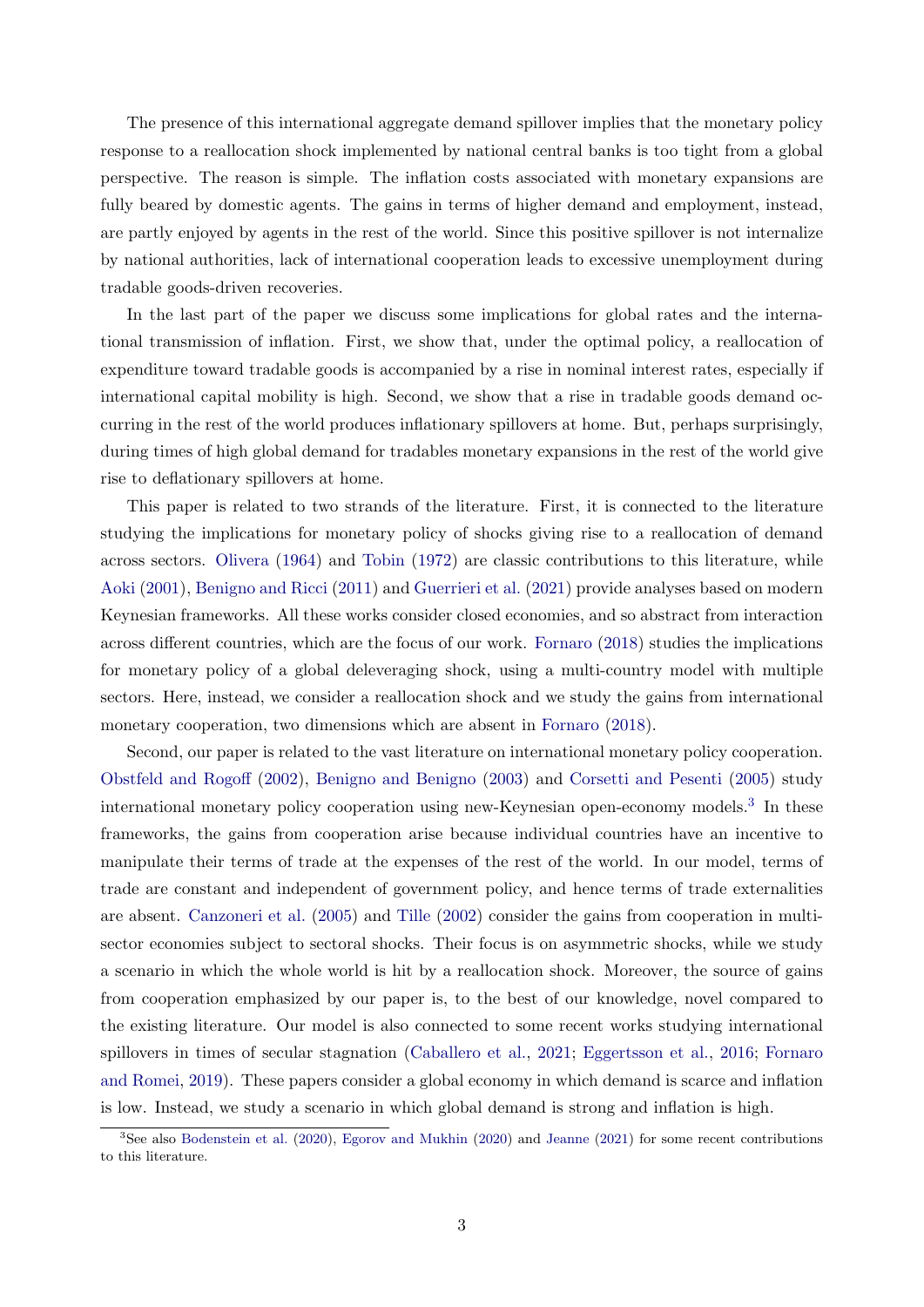The rest of the paper is composed of four sections. Section 2 introduces our model. Section 3 studies the macroeconomic adjustment to a reallocation shock under financial autarky. Section 4 considers the case of free capital mobility, and highlights the pitfalls from lack of international monetary cooperation. Section 5 discusses the response of interest rates to a global reallocation shock, as well as the international inflation spillovers. Section 6 concludes.

# 2 Model

We consider a world composed of a continuum of measure one of small open economies indexed by  $i \in [0, 1]$ . Each economy can be thought of as a country. Time is discrete and indexed by  $t \in \{1, \ldots\}$ . Since the presence of risk is not crucial for our results, agents have perfect foresight.

Throughout, we will interpret period 1 as the short run, and periods  $t \geq 2$  as the long run. In particular, we will assume that in period 1 the economy is hit by a reallocation shock, driving up the demand for tradable goods relative to non-tradable ones. Thereafter, the economy goes back to steady state. We are interested in understanding the role of international capital flows in shaping the adjustment to this reallocation shock, so we will compare two financial regimes: financial autarky and free capital mobility.

### 2.1 Households

Each country is populated by a continuum of measure one of identical infinitely-lived households. The lifetime utility of the representative household in a generic country  $i$  is

<span id="page-4-0"></span>
$$
\sum_{t=1}^{\infty} \beta^{t-1} \left( \log \left( C_{i,t} \right) - \chi \left( \frac{P_{i,t}}{P_{i,t-1}} \right) \right),\tag{1}
$$

where  $0 < \beta < 1$  is the subjective discount. Households derive utility from aggregate consumption  $C_{i,t}$ , defined as

$$
C_{i,t} = \left(\frac{C_{i,t}^T}{\omega_{i,t}}\right)^{\omega_{i,t}} \left(\frac{C_{i,t}^N}{1 - \omega_{i,t}}\right)^{1 - \omega_{i,t}}.
$$

In this expression,  $C_{i,t}^T$  and  $C_{i,t}^N$  denote consumption respectively of a tradable and a non-tradable good, while  $0 \leq \omega_{i,t} \leq 1$  is the share of tradable goods in the consumption basket.

Moreover, households experience disutility from inflation. Let  $P_{i,t}$  denote the price of a unit of consumption basket, defined as

<span id="page-4-1"></span>
$$
P_{i,t} = (P_{i,t}^T)^{\omega_{i,t}} (P_{i,t}^N)^{1-\omega_{i,t}},
$$
\n(2)

where  $P_{i,t}^T$  and  $P_{i,t}^N$  stand for respectively the price of a unit of tradable and non-tradable good in terms of country i currency. The convex function  $\chi(P_{i,t}/P_{i,t-1})$  captures some utility cost that households experience whenever inflation deviates from the central bank's target. We normalize this function so that  $\chi(1) = \chi'(1) = 0$ , which amounts to normalizing the inflation target to zero.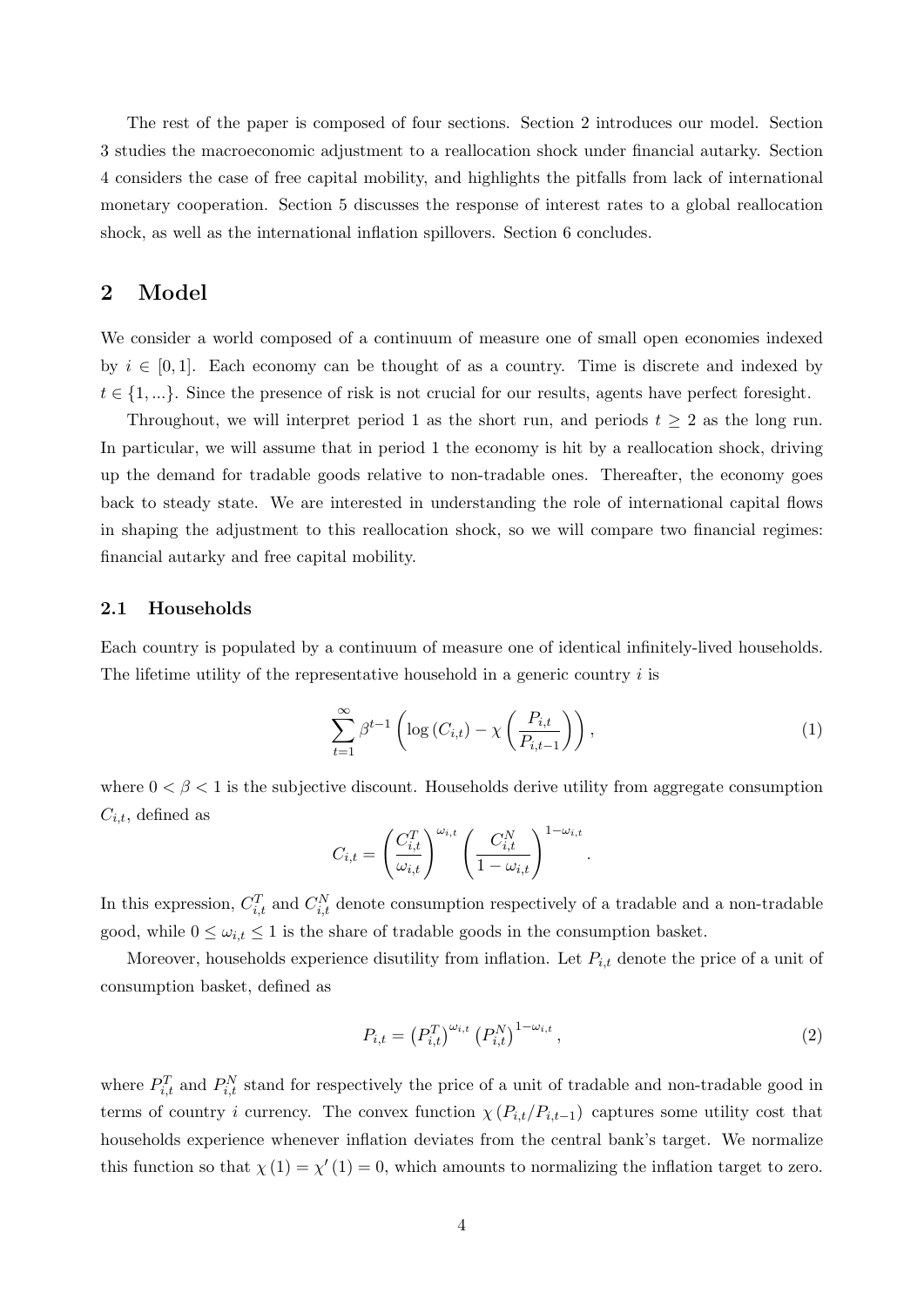Literally, these costs could arise from some behavioral bias affecting consumers. More broadly, one could interpret these costs as related to the risk that the economy looses its nominal anchor if inflation deviates too much from the target.

Each household is endowed with  $\bar{L}$  units of labor. There is no disutility from working, and so households supply inelastically their endowment of labor on the labor market. We introduce nominal rigidities by assuming that the nominal wage, denoted by  $W_{i,t}$ , is fixed in the short run. To simplify notation, we assume that  $W_{i,1} = 1$  in every country i. From period 2 on, wages are fully flexible. The presence of nominal wage rigidities implies that involuntary unemployment may arise in the short run. In particular, when  $L_{i,1} = L$  the economy operates at full employment, while when  $L_{i,1} < \bar{L}$  there is involuntary unemployment and the economy operates below capacity.

Households can trade in one-period real and nominal bonds. Real bonds are denominated in units of the tradable consumption good and pay the gross interest rate  $R_{i,t}$ . Under financial autarky  $R_{i,t}$  may differ across countries. With free capital mobility, there is instead a single world interest rate, and so  $R_{i,t} = R_t$  for all i. Nominal bonds are denominated in units of the domestic currency and pay the gross nominal interest rate  $R_{i,t}^n$ .  $R_{i,t}^n$  is the interest rate controlled by the central bank, and thus can be thought of as the domestic policy rate.[4](#page-5-0)

The household budget constraint in terms of the domestic currency is

<span id="page-5-1"></span>
$$
P_{i,t}^T C_{i,t}^T + P_{i,t}^N C_{i,t}^N + P_{i,t}^T B_{i,t+1} + B_{i,t+1}^n = W_{i,t} L_{i,t} + \Pi_{i,t} + P_{i,t}^T R_{i,t-1} B_{i,t} + R_{i,t-1}^n B_{i,t}^n.
$$
 (3)

The left-hand side of this expression represents the household's expenditure.  $P_{i,t}^T C_{i,t}^T + P_{i,t}^N C_{i,t}^N$  is the total nominal expenditure in consumption.  $B_{i,t+1}$  and  $B_{i,t+1}^n$  denote respectively the purchase of real and nominal bonds made by the household at time t.

The right-hand side captures the household's income.  $W_{i,t}L_{i,t}$  is the household's labor income.  $\Pi_{i,t}$  denote the income that the household derives from the ownership of firms. We assume that domestic households own all the firms in the country.  $P_{i,t}^T R_{i,t-1} B_{i,t}$  and  $R_{i,t-1}^n B_{i,t}^n$  represent the gross returns on investment in bonds made at time  $t - 1$ .

The household's optimization problem consists in choosing a sequence  $\{C_{i,t}^T, C_{i,t}^N, B_{i,t+1}, B_{i,t+1}^n\}_{t=1}^n$ to maximize lifetime utility [\(1\)](#page-4-0), subject to the budget constraint [\(3\)](#page-5-1) and a no Ponzi scheme constraint, taking initial wealth  $P_{i,0}^T R_{i,-1} B_{i,0}^T + R_{i,-1}^n B_{i,0}^n$ , a sequence for income  $\{W_{i,t} L_{i,t} + \Pi_{i,t}\}_t$ , and prices  $\{R_{i,t}, R_{i,t}^n, P_{i,t}^T, P_{i,t}^N\}$  as given. The household's optimality conditions can be written as

<span id="page-5-2"></span>
$$
\frac{\omega_{i,t}}{C_{i,t}^T} = R_{i,t} \frac{\beta \omega_{i,t+1}}{C_{i,t+1}^T} \tag{4}
$$

<span id="page-5-3"></span>
$$
R_{i,t} = \frac{R_{i,t}^n P_{i,t}^T}{P_{i,t+1}^T}
$$
\n(5)

<span id="page-5-0"></span><sup>&</sup>lt;sup>4</sup>Alternatively, we could allow households to trade nominal bonds denominated in foreign currencies. Given the structure of the economy, and in particular the fact that we are focusing on perfect-foresight equilibria, allowing households to trade foreign nominal bonds would not affect the equilibrium allocation of the model.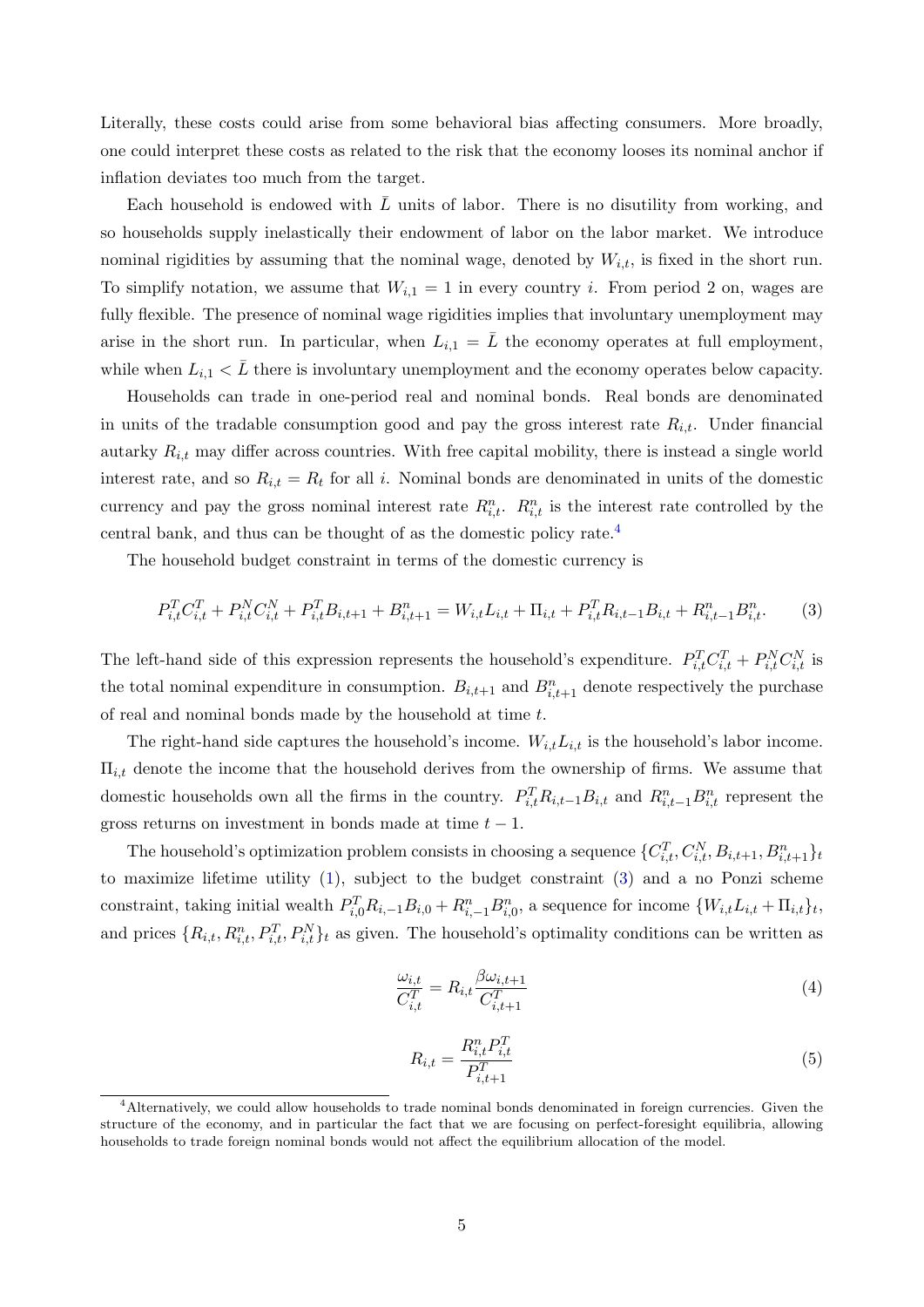<span id="page-6-0"></span>
$$
C_{i,t}^{N} = \frac{1 - \omega_{i,t}}{\omega_{i,t}} \frac{P_{i,t}^{T}}{P_{i,t}^{N}} C_{i,t}^{T},
$$
\n(6)

plus the transversality condition. Equation [\(4\)](#page-5-2) is the Euler equations for real bonds. Equation [\(5\)](#page-5-3) is the no arbitrage condition between real and nominal bonds. Equation [\(6\)](#page-6-0) determines the optimal allocation of consumption expenditure between tradable and non-tradable goods. Naturally, demand for non-tradables is decreasing in their relative price  $P_{i,t}^N/P_{i,t}^T$ . Moreover, demand for non-tradables is increasing in  $C_{i,t}^T$ , due to households' desire to consume a balanced basket between tradable and non-tradable goods.

## 2.2 Firms and production

**Short run.** In period  $t = 1$  production takes place in both sectors. Though this is not crucial for our results, we assume that labor is perfectly mobile across the two sectors.

Non-traded output  $Y_{i,t}^N$  is produced by a large number of competitive firms. Labor is the only factor of production, and the production function is  $Y_{i,t}^N = L_{i,t}^N$ , where  $L_{i,t}^N$  denotes the labor allocated to the production of non-tradable goods. Profits are given by  $P_{i,t}^N Y_{i,t}^N - W_{i,t} L_{i,t}$ , and the zero profit condition implies that in equilibrium  $P_{i,t}^N = W_{i,t}$ . Hence, the price of the non-traded good fully inherits the nominal wage rigidity in the short run.

The tradable good is produced by competitive firms according to  $Y_{i,t}^T = \left(L_{i,t}^T\right)^{\alpha}$ .  $L_{i,t}^T$  is the labor allocated to the production of traded goods. In equilibrium employment by households is equal to firms' labor demand, and so  $L_{i,t} = L_{i,t}^T + L_{i,t}^N$ . The labor share in the tradable sector is denoted by  $0 < \alpha < 1$ . The complement share  $1 - \alpha$  goes to firms as profits.<sup>[5](#page-6-1)</sup> Profit maximization implies

<span id="page-6-3"></span>
$$
Y_{i,t}^T = \left(\frac{\alpha P_{i,t}^T}{W_{i,t}}\right)^{\frac{\alpha}{1-\alpha}}.\tag{7}
$$

Output of the tradable good is thus decreasing in the nominal wage deflated by its price. This expression also implies that the price of the traded good is partly flexible in the short run.<sup>[6](#page-6-2)</sup>

**Long run.** In periods  $t > 1$  households in each country receive a constant stream of endowments  $Y^T$  and  $Y^N$ . This assumption, which simplifies the derivation of some results, is meant to capture an environment in which whatever happens in the short run has a negligible impact on long-run output. Given that our baseline model abstracts from investment, this would be the case even if production took place in the long run as well.

<span id="page-6-1"></span><sup>&</sup>lt;sup>5</sup>Decreasing returns to scale in production can derive from the assumption that production also requires the input of organizational capital, of which each firm has a fixed supply normalized to 1.

<span id="page-6-2"></span><sup>&</sup>lt;sup>6</sup>Therefore, in our model nominal prices in the non-traded sector are more rigid than in the traded one. In fact, our model is essentially isomorphic to one in which the two sectors share the same production function, but in which the price of the non-traded good is sticky, while the price of the tradable good is flexible. This feature seems consistent with the empirical observation that nominal prices are stickier in the service sector, compared to agriculture and manufacturing [\(Nakamura and Steinsson,](#page-23-13) [2008\)](#page-23-13).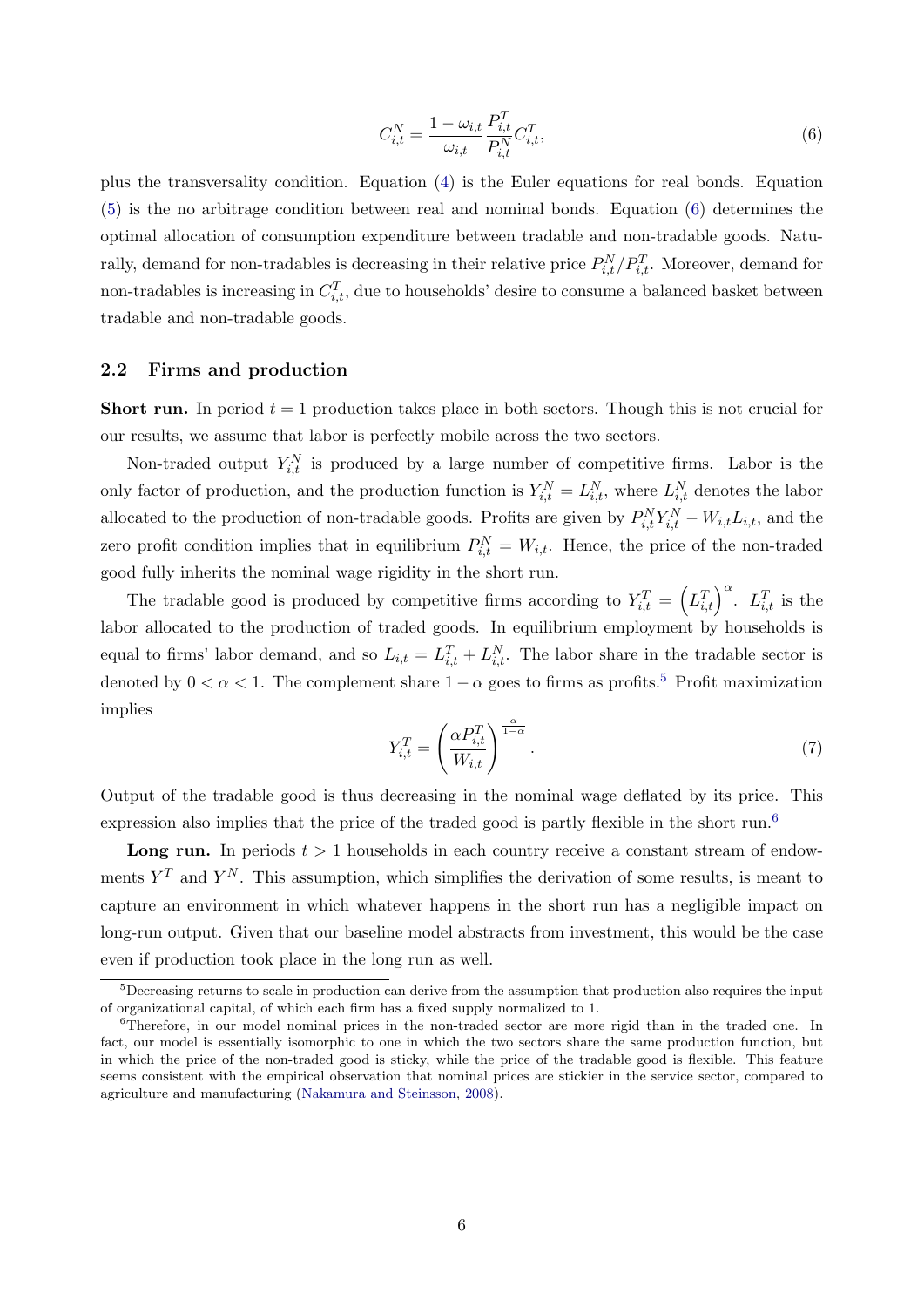## 2.3 Monetary policy

We are interested in deriving the optimal non-cooperative monetary policy. In the long run, since prices are fully flexible, the optimal monetary policy targets zero inflation, so that  $P_{i,t} = P_{i,t-1}$  for  $t \geq 2$ . In the short run, it may be optimal to deviate from this zero inflation benchmark. Now recall that in the short run the price of the non-traded good is fixed, and so monetary policy affects short-run inflation only through the price of the traded good. The implication is that monetary policy in the short run amounts to setting a value for the nominal price of the traded good  $P_{i,1}^T$ . As we will see, a rise in  $P_{i,1}^T$  causes a rise in short-run aggregate demand. In what follows, we will then refer to monetary interventions leading to increases in  $P_{i,1}^T$  as monetary expansions.

## 2.4 Market clearing and definition of competitive equilibrium

Since households inside a country are identical, we can interpret equilibrium quantities as either household or country specific. For instance, the end-of-period net foreign asset position of country i is equal to the end-of-period holdings of bonds of the representative household,  $NFA_{i,t} = B_{i,t+1} +$  $B_{i,t+1}^n/P_{i,t}^T$ . Under perfect foresight, the composition of the net foreign asset position between real and nominal bonds is not uniquely pinned down in equilibrium. Throughout, we resolve this indeterminacy by focusing on equilibria in which nominal bonds are in zero net supply, so that  $B_{i,t}^n = 0$  for all i and t. This implies that the net foreign asset position of a country is exactly equal to its investment in real bonds, i.e.  $NFA_{i,t} = B_{i,t+1}.$ 

Market clearing for the non-tradable consumption good requires that in every country consumption is equal to production

<span id="page-7-1"></span>
$$
C_{i,t}^N = Y_{i,t}^N. \tag{8}
$$

Instead, market clearing for the tradable consumption good requires

<span id="page-7-2"></span>
$$
C_{i,t}^T = Y_{i,t}^T + R_{i,t-1}B_{i,t} - B_{i,t+1}.
$$
\n(9)

This expression can be rearranged to obtain the law of motion for the stock of net foreign assets owned by country  $i$ , i.e. the current account

$$
NFA_{i,t} - NFA_{i,t-1} = CA_{i,t} = Y_{i,t}^T - C_{i,t}^T + B_{i,t} (R_{i,t-1} - 1).
$$

As usual, the current account is given by the sum of the trade balance,  $Y_{i,t}^T - C_{i,t}^T$ , and net interest payments on the stock of net foreign assets owned by the country at the start of the period,  $B_{i,t}(R_{i,t-1}-1).$ 

Finally, in every period the world consumption of the tradable good has to be equal to world production,  $\int_0^1 C_{i,t}^T \, \mathrm{d}i = \int_0^1 Y_{i,t}^T \, \mathrm{d}i$ . This equilibrium condition implies that bonds are in zero net

<span id="page-7-0"></span> $7\text{As it is standard, see for instance } \overline{\text{Gal}'}(2009)$  $7\text{As it is standard, see for instance } \overline{\text{Gal}'}(2009)$ , the central bank can enforce a path for the price level by appropriately designing a rule for the policy rate  $R_{i,t}^n$ .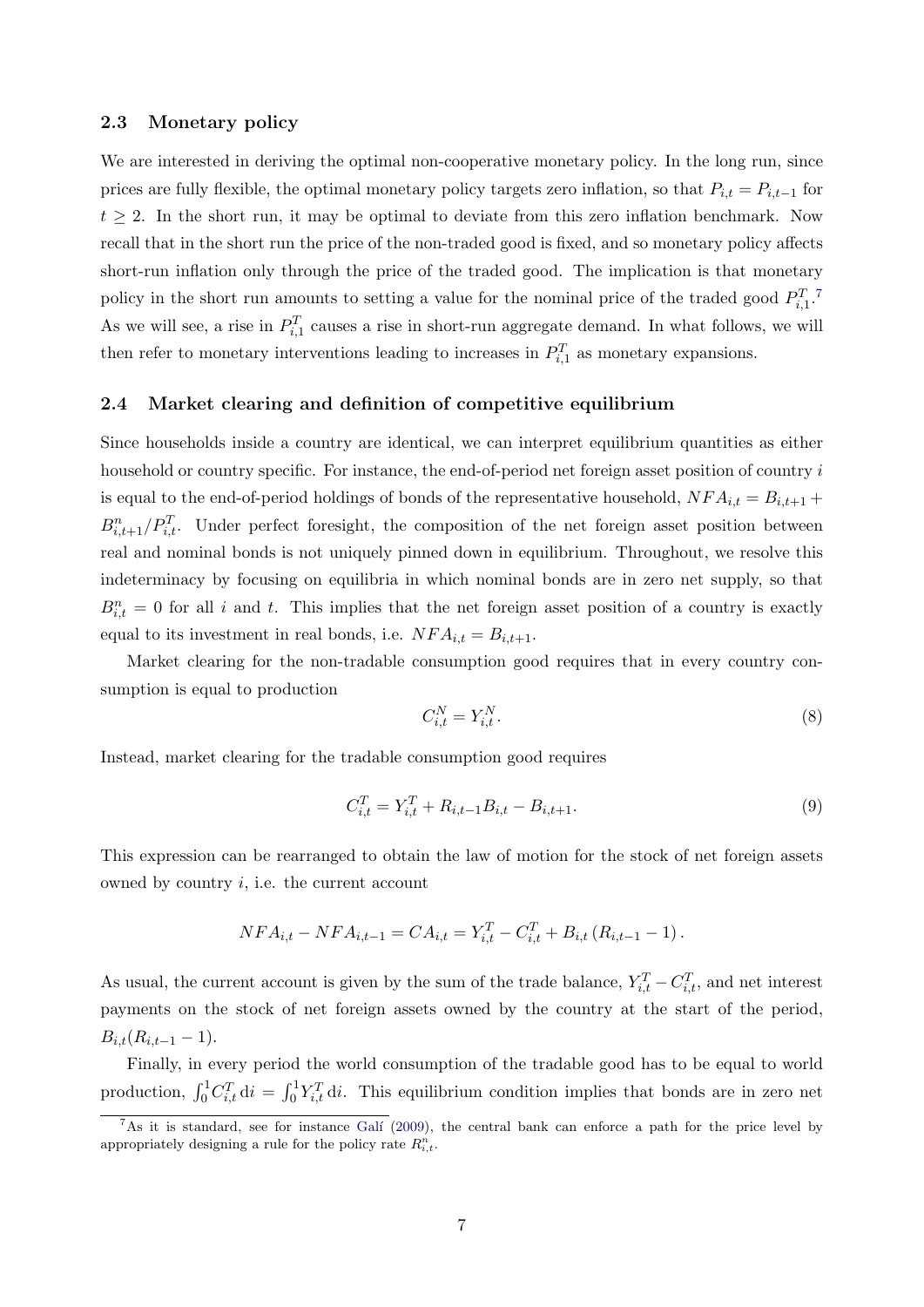supply at the world level

<span id="page-8-0"></span>
$$
\int_0^1 B_{i,t+1} \, \mathrm{d}i = 0. \tag{10}
$$

We are now ready to define a competitive equilibrium as a path of real allocations  $\{C_{i,t}^T, C_{i,t}^N, \ldots, C_{i,t}^N\}$  $Y_{i,t}^T, Y_{i,t}^N, B_{i,t+1}$ ,t and interest rates  $\{R_{i,t}\}_{i,t}$ , satisfying  $(4)$ ,  $(8)$ ,  $(9)$ ,  $(10)$ , a path for the preference shock  $\{\omega_{i,t}\}_{i,t}$ , initial conditions  $\{R_{i,0}B_{i,1}, P_{i,0}\}_i$  and  $\{P_{i,t}\}_{i,t}$  set by monetary policy. The path of output for  $t \geq 2$  is pinned down by the endowment process, while  $\{Y_{i,1}^T, Y_{i,1}^N\}_i$  satisfy expressions [\(2\)](#page-4-1), [\(6\)](#page-6-0) and [\(7\)](#page-6-3) given  $W_{i,1} = P_{i,1}^N = 1$  for all i. Moreover, firms' labor demand cannot exceed households' supply and so  $\left(Y_{i,1}^T\right)^{1/\alpha} + Y_{i,1}^N \leq \bar{L}$  for all *i*. Finally, under financial autarky  $C_{i,t}^T = Y_{i,t}^T$ for all i and t, while under free capital mobility  $R_{i,t} = R_t$  for all i and t.

## 2.5 A global reallocation shock

To study the macroeconomic adjustment to a global reallocation shock, we will consider the following path for the preference shock  $\omega_{i,t}$ . We assume that the economy starts from a steady state in which  $\omega_{i,t} = \omega$  in every country. In period 1, demand for tradables is unusually high, so that  $\omega_{i,1} = \omega_1 > \omega$  at least for some country. From period 2 on,  $\omega_{i,t}$  goes back to its steady state value  $\omega$  in every country. The shock occurring at date 1 is previously unanticipated, but from then on agents have perfect foresight.

We are interested in studying a scenario in which all the countries are symmetric. Hence, we assume that each country starts with a zero net foreign asset position, i.e.  $B_{i,1} = 0$  for all i. Moreover, we assume that in every country  $W_{i,0} = 1$  and

$$
P_{i,0}^T = \frac{1}{\alpha} \left( \frac{\alpha \omega \bar{L}}{\alpha \omega + 1 - \omega} \right)^{1 - \alpha}.
$$

This ensures that in the initial steady state every country is on its flexible wage equilibrium, and that in the short run positive inflation  $(P_{i,1}^T > P_{i,0}^T)$  is associated with an increase in the production of tradable goods  $(Y_{i,1}^T > Y_{i,0}^T)$ .

# <span id="page-8-1"></span>3 Optimal monetary policy under financial autarky

Let us start by deriving the optimal policy under financial autarky. In this case each country essentially behaves as if it was a closed economy. In particular, since no current account imbalances are allowed, in each country  $C_{i,t}^T = Y_{i,t}^T$  for all t.

Under financial autarky, monetary policy actions in the short run have no impact on households' utility in the long run. The optimal monetary policy in a generic country  $i$  then consists in setting  $P_{i,1}^T$  to maximize households' utility

$$
\omega_1 \log Y_{i,1}^T + (1 - \omega_1) \log Y_{i,1}^N - \chi \left( \frac{P_{i,1}}{P_{i,0}} \right),\tag{11}
$$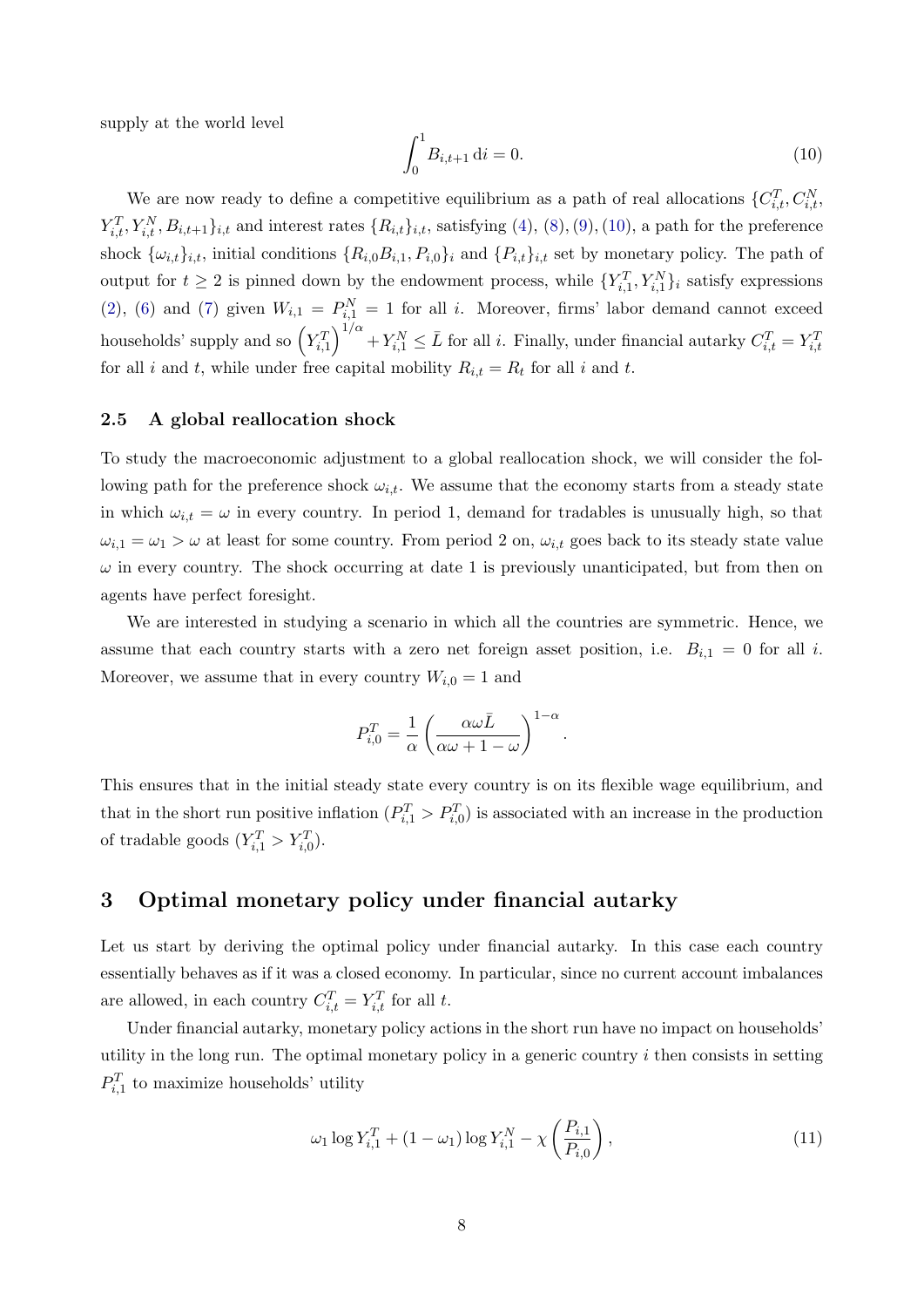where we have used the equilibrium conditions  $C_{i,1}^T = Y_{i,1}^T$  and  $C_{i,1}^N = Y_{i,1}^N$ , subject to

<span id="page-9-0"></span>
$$
Y_{i,1}^T = \left(\alpha P_{i,1}^T\right)^{\frac{\alpha}{1-\alpha}}
$$
\n<sup>(12)</sup>

<span id="page-9-1"></span>
$$
Y_{i,1}^N = \frac{1 - \omega_1}{\omega_1} Y_{i,1}^T P_{i,1}^T
$$
\n(13)

<span id="page-9-2"></span>
$$
\left(Y_{i,1}^T\right)^{\frac{1}{\alpha}} + Y_{i,1}^N \le \bar{L}.\tag{14}
$$

Constraint [\(12\)](#page-9-0) captures desired production by firms in the tradable sector, constraint [\(13\)](#page-9-1) ensures that the output of non-traded goods is equal to households' demand, while constraint [\(14\)](#page-9-2) guarantees that firms' labor demand does not exceed households' labor supply. Therefore, in absence of capital mobility, the central bank's problem is fully determined by domestic variables, and does not depend on what happens in the rest of the world.

To solve this problem, let us start by deriving the policy that would keep the economy at full employment, so that constraint [\(14\)](#page-9-2) binds. This is the case if  $P_{i,1}^T = \overline{P}_1^T$ , defined by

$$
\left(\alpha \bar{P}_1^T\right)^{\frac{1}{1-\alpha}} \left(1 + \frac{1-\omega_1}{\alpha \omega_1}\right) = \bar{L}.\tag{15}
$$

From this expression, one can see that  $\bar{P}_1^T$  is increasing in  $\omega_1$ . Intuitively, a higher  $\omega_1$  means a higher demand for tradable goods relative to non-tradable ones. Facing lower demand, firms in the non-tradable sector fire workers, so that part of the labor force ends up being unemployed. To maintain full employment, monetary policy has to trigger an increase in the production of tradable goods, or to boost demand for non-tradable goods. It turns out that a rise in  $P_{i,1}^T$  achieves both objectives. On the one hand, a rise in  $P_{i,1}^T$  induces firms in the tradable sector to hire more workers and expand production. On the other hand, a higher  $P_{i,1}^T$  generates an expenditure switch away from tradable goods and toward non-tradable ones, thus sustaining employment in the non-tradable sector.

There is also a third, more subtle, effect through which a monetary expansion increases employment in the non-traded sector. As  $Y_{i,1}^T$  rises, households' income increases, inducing a rise in consumers' demand. This effect is particularly strong under financial autarky. With no capital mobility, in fact, a rise in  $Y_{i,1}^T$  leads to a one for one increase in  $C_{i,1}^T$ . As  $C_{i,1}^T$  increases, also demand for non-tradable goods rises (see [\(6\)](#page-6-0)), and so does employment in the non-traded sector. One way to interpret this effect is that, with no capital mobility, a monetary expansion eases the pressure on the domestic market for tradable goods, leading to an overall increase in aggregate demand. As we will see, this effect will be crucial in shaping the gains from international monetary coordination under financial integration.

A reallocation shock boosting demand for tradables thus requires a rise in inflation to maintain the economy at full employment. Indeed, if the cost of inflation is sufficiently small, the optimal monetary policy maintains full employment. Otherwise, if the inflation cost linked to full employment is too high, the optimal monetary policy trades off the cost from inflation with the welfare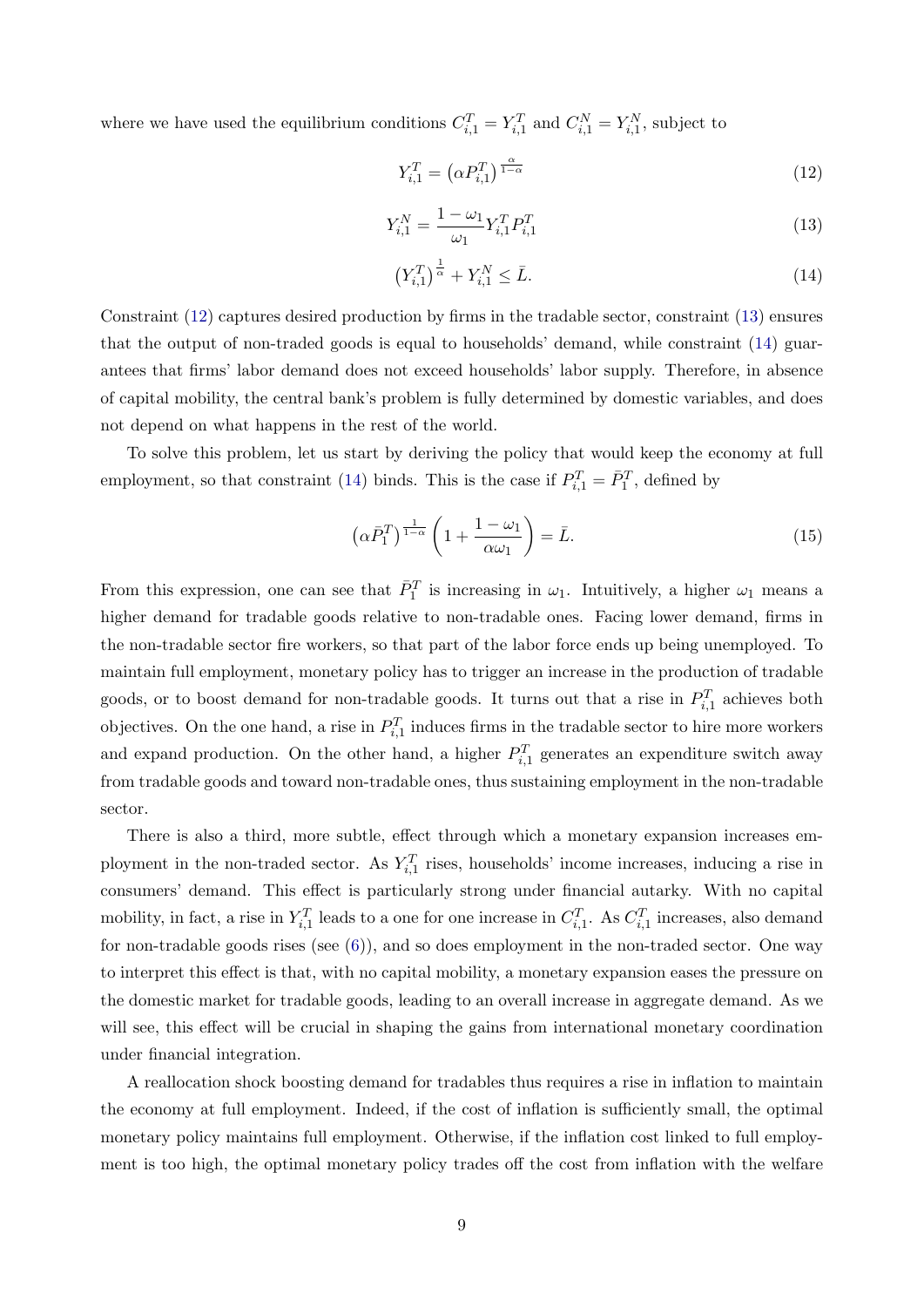

<span id="page-10-0"></span>Figure 2: Macroeconomic impact of a reallocation shock under financial autarky.

losses due to involuntary unemployment. In this case, a shock to  $\omega_{i,t}$  acts as a cost-push shock, leading both to a rise in inflation and unemployment.

More precisely, taking the first order condition with respect to  $P_{i,1}^T$  gives that at an interior optimum

<span id="page-10-3"></span>
$$
\chi' \left( \frac{P_{i,1}}{P_{i,0}} \right) \frac{P_{i,1}}{P_{i,0}} = \frac{1}{\omega_1} \left( \frac{\alpha}{1 - \alpha} + 1 - \omega_1 \right). \tag{16}
$$

The left-hand side of this expression captures the marginal cost from increasing inflation, while the right-hand side captures the marginal benefit in terms of higher consumption of both tradable and non-tradable goods. Let's call  $\tilde{P}_1^T$  the value of  $P_{i,1}^T$  that solves the equation above. It is easy to see that the optimal  $P_{i,1}^T$  is equal to min  $( \bar{P}_1^T, \tilde{P}_1^T )$ . This is the case because, once the economy has reached full employment, there are no gains from increasing inflation further.

Figure [2](#page-10-0) shows graphically the macroeconomic impact of a reallocation shock under financial autarky. The upward-sloped PC schedule captures the Phillips curve type of relationship between short-run inflation and employment implied by our model, given by  $8$ 

$$
P_{i,1} = \left(\frac{\alpha^{\frac{\alpha}{1-\alpha}}\omega_1}{\alpha\omega_1 + 1 - \omega_1}L_{i,1}\right)^{\omega_{i,1}(1-\alpha)}.
$$
 (PC)

The logic behind this expression is quite different from the one underlying standard Phillips curves. In fact, here inflation is positively related to employment because a rise in the price of the tradable good increases production in the tradable sector, as well as demand and production in the non-traded one.<sup>[9](#page-10-2)</sup> The MP schedule, instead, captures the monetary policy stance. Intuitively, it is optimal for central banks to tolerate any level of inflation necessary to attain full employment, as long as this is lower than the ceiling implicitly defined by expression [\(16\)](#page-10-3).

<span id="page-10-2"></span><span id="page-10-1"></span><sup>&</sup>lt;sup>8</sup>This expression is obtained using [\(12\)](#page-9-0), [\(13\)](#page-9-1) and  $(Y_{i,1}^T)^{1/\alpha} + Y_{i,1}^N = L_{i,1}$ , as well as the definition of the price level. 9 Instead, our model abstracts from the standard Phillips curve transmission channel, based on the idea that higher employment leads to higher wage inflation.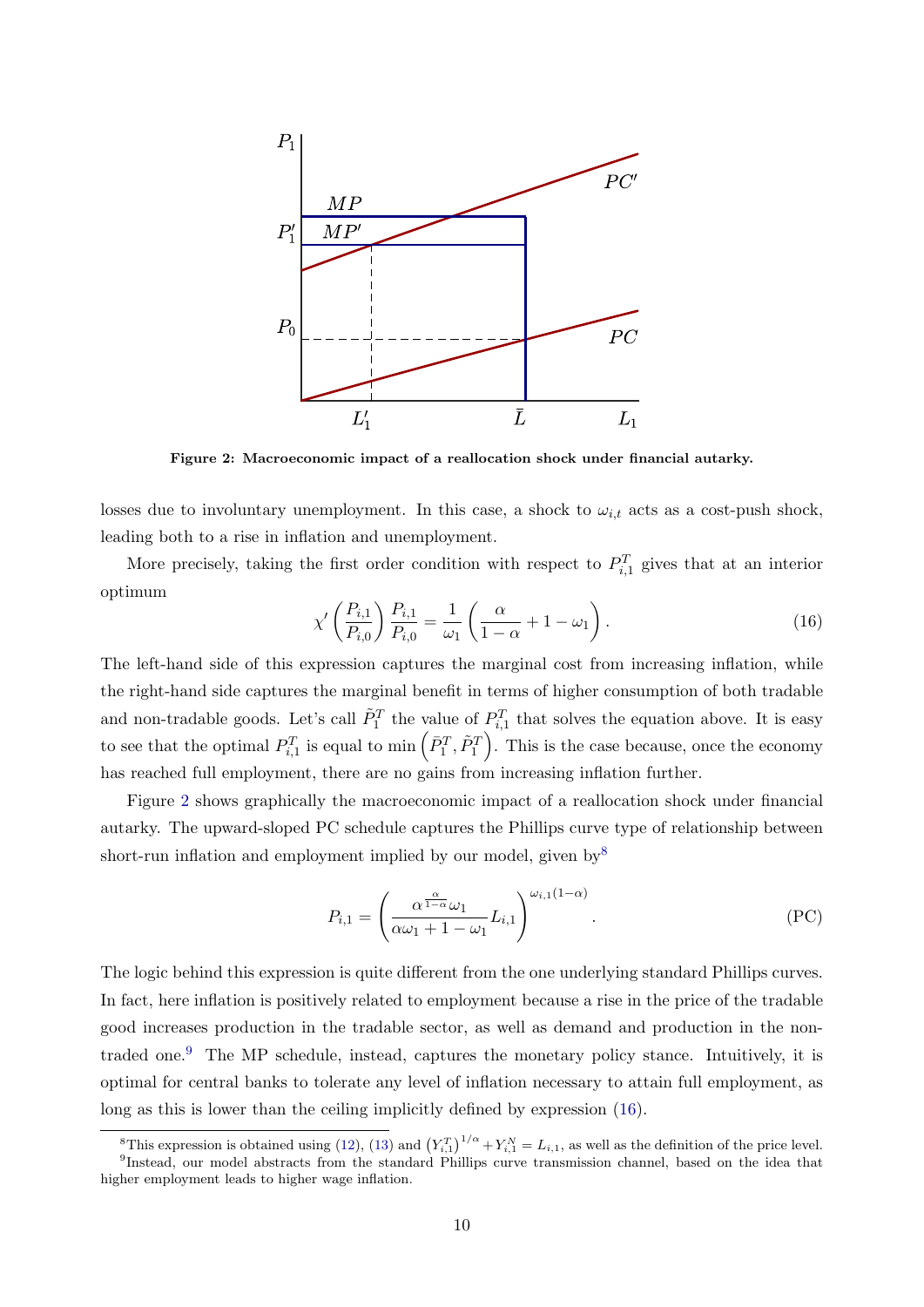<span id="page-11-1"></span>

Figure 3: Inflation and unemployment response to a reallocation shock under financial autarky. Notes: This example uses a quadratic loss from inflation  $\chi(P_{i,t}/P_{i,t-1}) = \bar{\chi}/2 (P_{i,t}/P_{i,t-1} - 1)^2$ , and  $\alpha = .5, \beta = .99, \bar{L} = .7$  $1, \bar{X} = 175, \omega = .3.$ 

In absence of a reallocation shock, i.e. if  $\omega_1 = \omega$ , the economy operates at full employment  $(L_1 = \overline{L})$  and there is zero inflation  $(P_1 = P_0)$ . A rise in  $\omega_1$  triggers an upward shift of the PC schedule to PC', because now higher inflation is needed to achieve a given level of employment. Hence, a reallocation shock corresponds to a cost push shock shifting the Phillips curve.<sup>[10](#page-11-0)</sup> In the case shown in the figure, the optimal monetary policy accommodates the shock through a rise in inflation  $(P_1 = P'_1 > P_0)$  and unemployment  $(L_1 = L'_1 < \overline{L})$ .

Figure [3](#page-11-1) tracks the inflation and unemployment response to different values of the reallocation shock. If the shock is small enough, the optimal monetary policy maintains full employment. As the shock gets larger, so does the amount of inflation needed to sustain full employment. Once the shock gets too large, the cost of inflation becomes sufficiently high so that it is optimal for the central bank to allow for some unemployment.

In this section, we have essentially extended the insights from the literature on inflation and reallocation shocks in closed economies to our setting [\(Olivera,](#page-23-0) [1964;](#page-23-0) [Tobin,](#page-23-1) [1972;](#page-23-1) [Guerrieri et al.,](#page-23-2) [2021\)](#page-23-2). In particular, this literature has shown that high inflation may arise during periods of sectoral reallocation, even in absence of overheating on the labor market. While this point is well understood, little is known about what happens when reallocation shocks take place in a financially integrated world, and whether in this case coordination failures among national central banks may arise. We tackle these issues next.

<span id="page-11-0"></span><sup>&</sup>lt;sup>10</sup>The reallocation shock also induces a downward shift of the MP curve to MP', because a higher  $\omega_1$  reduces the ceiling on inflation imposed by the optimal monetary policy.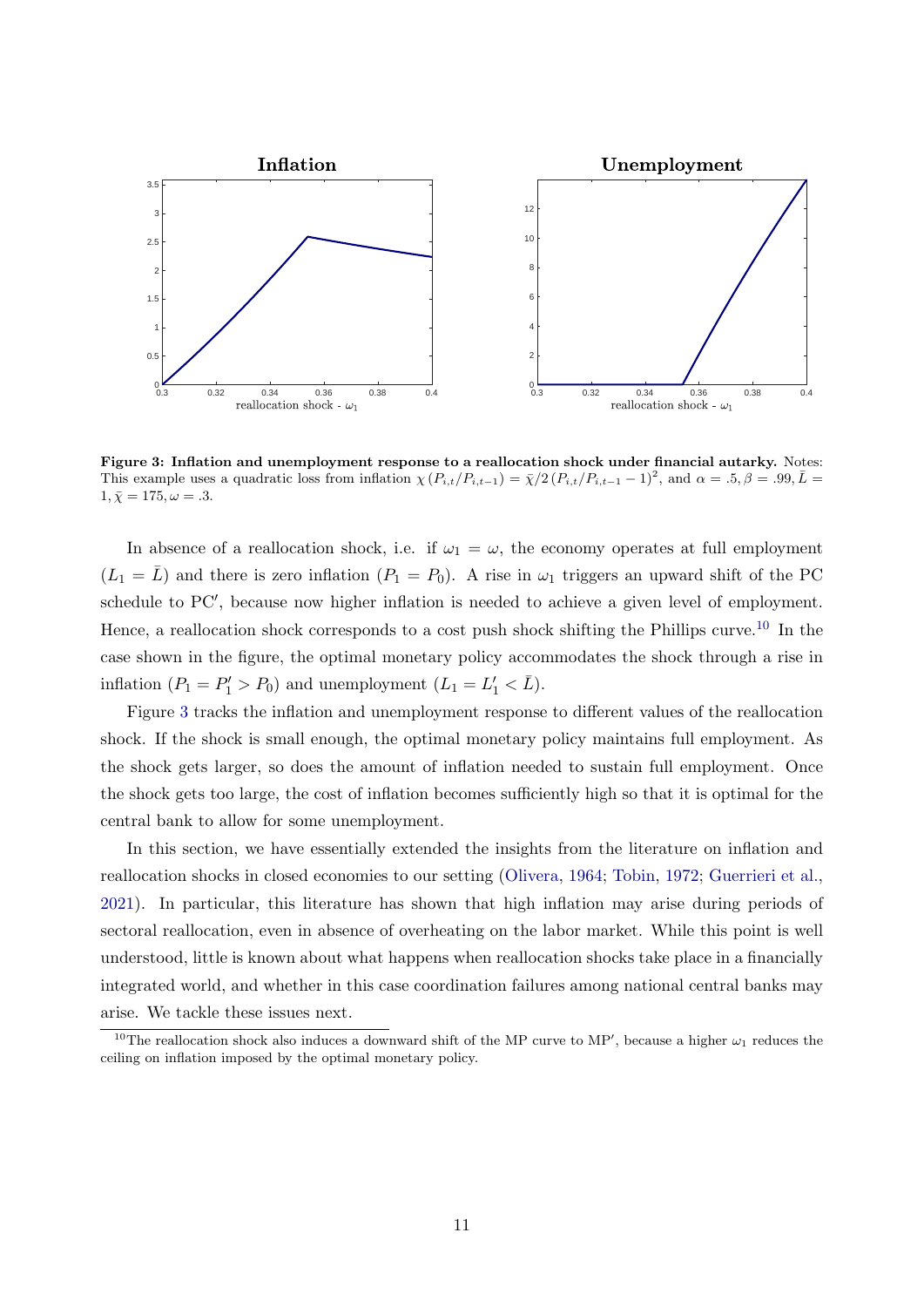# <span id="page-12-5"></span>4 Optimal monetary policy with free capital mobility

Under free capital mobility, households may use the international capital markets to smooth the impact of the reallocation shock on consumption. With a bit of algebra, short-run consumption of tradable goods in a generic country can be written  $as<sup>11</sup>$  $as<sup>11</sup>$  $as<sup>11</sup>$ 

<span id="page-12-2"></span>
$$
C_{i,1}^T = \frac{\omega_{i,1}(1-\beta)}{\omega_{i,1}(1-\beta) + \omega\beta} \left(Y_{i,1}^T + \frac{R}{R-1}\frac{Y^T}{R_1}\right).
$$
 (17)

Intuitively, in the short run households consume a fraction of the present value of the country's expected stream of tradable output. If consumption exceeds current output, the country finances the gap by running a current account deficit. Holding everything else constant, a higher preference for tradable consumption, i.e. a higher  $\omega_{i,1}$ , drives up short-run consumption of tradables and the trade deficit. A rise in  $R_1$ , instead, reduces  $C_{i,1}^T$  and the trade deficit, because a higher world interest rate increases the cost of borrowing to consume.

The optimal policy problem is now slightly complicated by the fact that monetary interventions in the short run may have an impact on consumption of tradable goods in the long run. But the households' Euler equation [\(4\)](#page-5-2) implies that long run consumption of tradable goods is proportional to  $C_{i,1}^T$ . Using this result, the central bank's problem reduces to setting  $P_{i,1}^T$  to maximize<sup>[12](#page-12-1)</sup>

<span id="page-12-6"></span>
$$
\left(\omega_{i,1} + \frac{\omega\beta}{1-\beta}\right) \log C_{i,1}^T + (1-\omega_{i,1}) \log Y_{i,1}^N - \chi\left(\frac{P_{i,1}}{P_{i,0}}\right),\tag{18}
$$

subject to constraints  $(12)$ ,  $(14)$ ,  $(17)$  and

<span id="page-12-4"></span>
$$
Y_{i,1}^N = \frac{1 - \omega_{i,1}}{\omega_{i,1}} C_{i,1}^T P_{i,1}^T.
$$
\n(19)

The key difference with respect to the case of financial autarky is that now  $C_{i,1}^T$  may deviate from  $Y_{i,1}^T$ , and that the path of tradable consumption is dictated by households' saving decisions, as captured by constraint [\(17\)](#page-12-2). Since tradable consumption depends on the world interest rate, there is now a link between the optimal policy problem and external factors. When setting monetary policy, however, national central banks take the path of the world interest rate as given. The reason is that each country is infinitesimally small, and so the impact of its monetary policy actions on the rest of the world is negligible.

As before, it may be optimal for the central bank to maintain the economy at full employment. This is the case if  $P_{i,1}^T = \overline{P}_1^T$ , which is now implicitly defined by

<span id="page-12-3"></span>
$$
\left(\alpha \bar{P}_1^T\right)^{\frac{1}{1-\alpha}} + \frac{1-\omega_1}{\omega_1} \bar{P}_1^T C_{i,1}^T = \bar{L}.\tag{20}
$$

If the inflation cost is high enough, it is instead optimal for the central bank to allow for some

<span id="page-12-0"></span> $11$ See Appendix [A.](#page-22-4)

<span id="page-12-1"></span> $12$ See Appendix [A.](#page-22-4)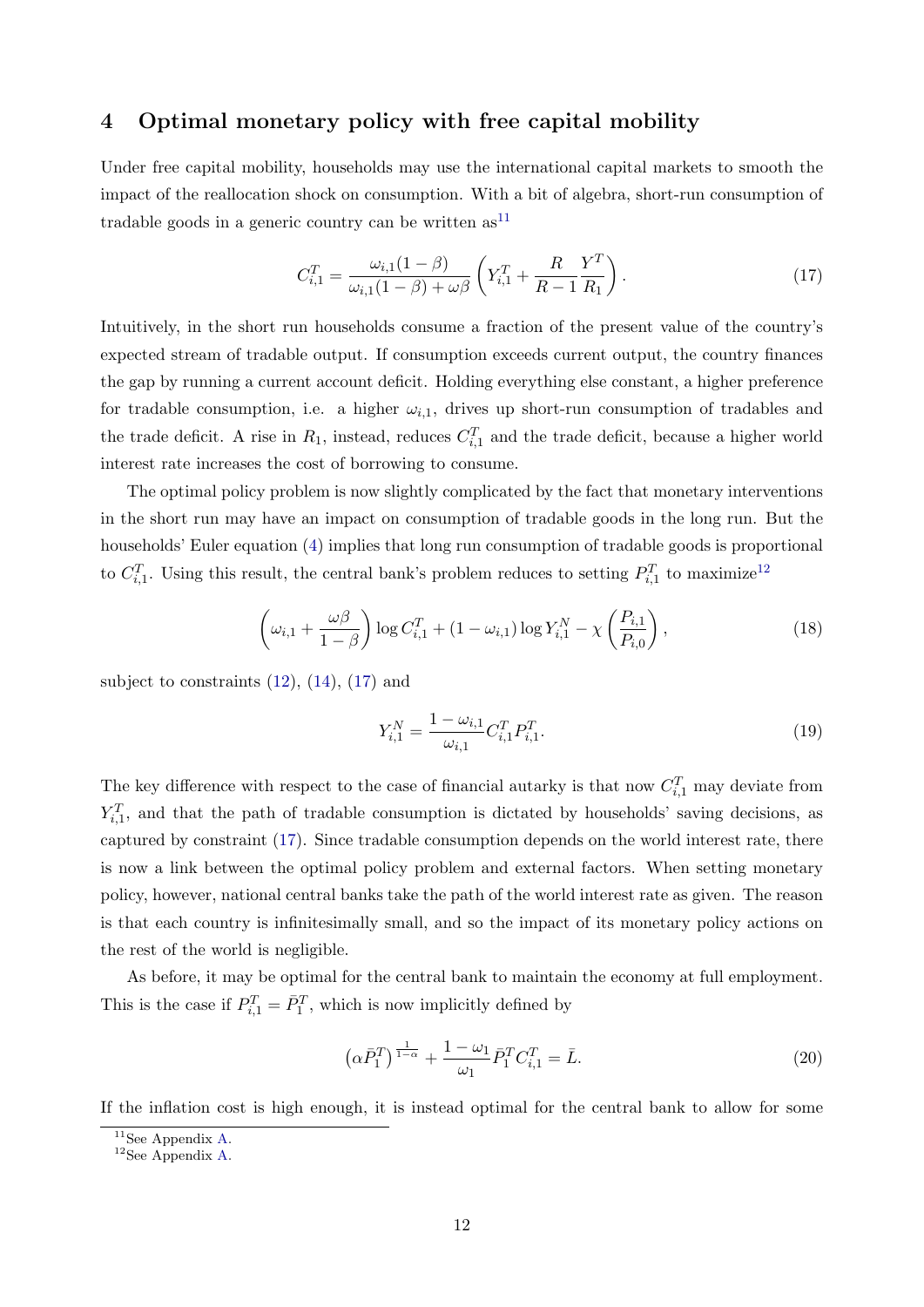unemployment in response to the reallocation shock. More formally, taking the first order condition with respect to  $P_{i,1}^T$  gives that in an interior equilibrium

<span id="page-13-0"></span>
$$
\chi' \left( \frac{P_{i,1}}{P_{i,0}} \right) \frac{P_{i,1}}{P_{i,0}} = \frac{1}{\omega_{i,1}} \left( \frac{Y_{i,1}^T \omega_{i,1} (1 - \beta + \omega \beta)}{C_{i,1}^T \omega_{i,1} (1 - \beta) + \omega \beta} \frac{\alpha}{1 - \alpha} + 1 - \omega_{i,1} \right). \tag{21}
$$

Again defining  $\tilde{P}_1^T$  the value of  $P_{i,1}^T$  that solves [\(21\)](#page-13-0), the optimal monetary policy sets  $P_{i,1}^T$  =  $\min\left( \bar{P}_1^T, \tilde{P}_1^T \right)$ .

We are now ready to derive the implications of free capital mobility for the macroeconomic adjustment to a reallocation shock. As an intermediate step, we will first consider a reallocation shock occurring in a single country. We will then turn to the case of a global reallocation shock.

## 4.1 An idiosyncratic reallocation shock

Let us start by considering a case in which the reallocation shock hits a single small open economy. Since the rest of the world is unaffected, the global interest rate remains equal to its steady state value, and  $R_1 = R$ . According to [\(17\)](#page-12-2), consumption of tradable goods then rises in the country affected by the shock. This is the case even if monetary policy does not react, so that  $Y_{i,1}^T$  remains constant. The reason is that households finance the increase in consumption with imports, and so the country accommodates the reallocation shock by running a trade balance deficit.

An interesting observation is that trade deficits reduce the inflation needed to maintain the economy at full employment. In fact, equation [\(20\)](#page-12-3) implies that  $\bar{P}_1^T$  is decreasing in the trade deficit, captured by the term  $C_{i,1}^T/Y_{i,1}^T$ . Trade deficits, intuitively, sustain short-run consumption of tradables. In turn, higher consumption of tradables boosts demand for non-tradable goods, and so employment in the non-traded sector. Hence, trade deficits mitigate the inflation costs associated with maintaining full employment after a rise in  $\omega_{i,1}$ .

If the optimum is interior, instead, monetary policy is described by expression [\(21\)](#page-13-0). Comparing this expression with [\(16\)](#page-10-3) shows that the marginal benefit derived from a rise in inflation is smaller than under financial autarky. This difference is due to two distinct effects. First, since trade deficits reduce the scarcity of tradable goods, the welfare impact of increasing the production of tradables through inflation is now smaller. This effect is captured by the term  $Y_{i,1}^T/C_{i,1}^T$ , which falls below one whenever the country runs a trade deficit.

The second, and most interesting, effect arises because free capital mobility reduces the positive impact of monetary expansions on aggregate demand and employment. The reason is that now households save most of the rise in income derived from an increase in the short-run production of tradable goods. In fact, differentiating [\(17\)](#page-12-2) gives

$$
\frac{\partial C_{i,1}^T}{\partial Y_{i,1}^T} = \frac{\omega_1(1-\beta)}{\omega_1(1-\beta) + \omega\beta} < 1.
$$

Since  $C_{i,1}^N$  is proportional to  $C_{i,1}^T$ , free capital mobility reduces the positive impact of inflation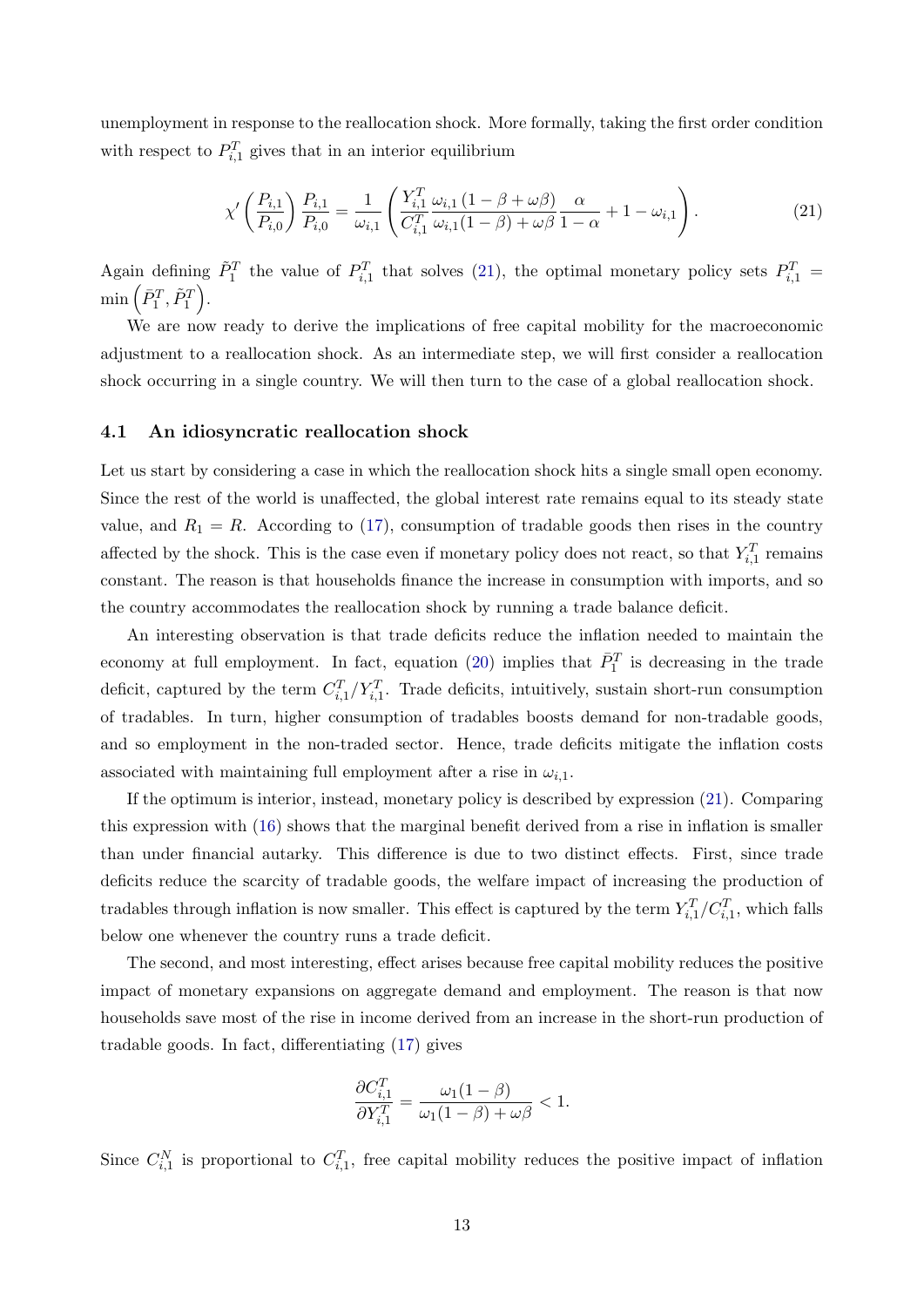<span id="page-14-0"></span>

Figure 4: Macroeconomic impact of an idiosyncratic reallocation shock: financial autarky vs. free capital mobility.

on employment in the non-traded sector. This effect is captured by the term  $\frac{\omega_1(1-\beta+\omega\beta)}{\omega_1(1-\beta)+\omega\beta} < 1$  in expression [\(21\)](#page-13-0). Intuitively, with capital mobility a monetary expansion produces a small easing in the pressure on the domestic market for tradable goods, since most of the associated increase in tradable output ends up being sold to the rest of the world.

Figure [4](#page-14-0) shows how capital mobility affects the adjustment to an idiosyncratic reallocation shock.<sup>[13](#page-14-1)</sup> The first thing to notice is that the Phillips curve under free capital mobility ( $PC<sup>f</sup>$ ) is steeper than in a financially-closed economy  $(PC<sup>a</sup>)$ . This is the case because, as we have just seen, the positive impact of a given rise in inflation on domestic demand and employment is decreasing in the degree of capital mobility. This also explains why under free capital mobility central banks impose a lower inflation ceiling (compare  $MP<sup>f</sup>$  with  $MP<sup>a</sup>$ ). However, under free capital mobility a given reallocation shock induces a smaller shift of the PC curve, because the ability to run current account deficits mitigates the endogenous cost push shock associated with the rise in demand for tradable goods relative to non-tradable ones. As a result, under free capital mobility an idiosyncratic reallocation shock generates a smaller rise in inflation  $(P_1^f < P_1^a)$  and unemployment  $(L_1^f > L_1^a)$ .

Figure [5](#page-15-0) also illustrates how access to the international credit markets improves the inflationemployment trade off associated with a reallocation shock. In fact, for any value of the reallocation shock  $\omega_1$  both inflation and unemployment never exceed their values under financial autarky. The reason is that trade deficits sustain aggregate demand, meaning that less inflation is needed to achieve a given level of employment. Hence, international financial integration facilitates the macroeconomic adjustment to idiosyncratic reallocation shocks. But what if the reallocation shock

$$
\frac{C_{i,t}^T}{Y_{i,t}^T} = \frac{\omega_{i,1}(1-\beta)}{\omega_{i,1}(1-\beta)+\omega\beta} \left(1+\frac{R}{R-1}\frac{Y^T}{R_1\left(\alpha P_{i,t}^T\right)^{\frac{\alpha}{1-\alpha}}}\right).
$$

<span id="page-14-1"></span><sup>&</sup>lt;sup>13</sup>To derive the PC and MP curves under financial integration, we have used the fact that the trade deficit is determined by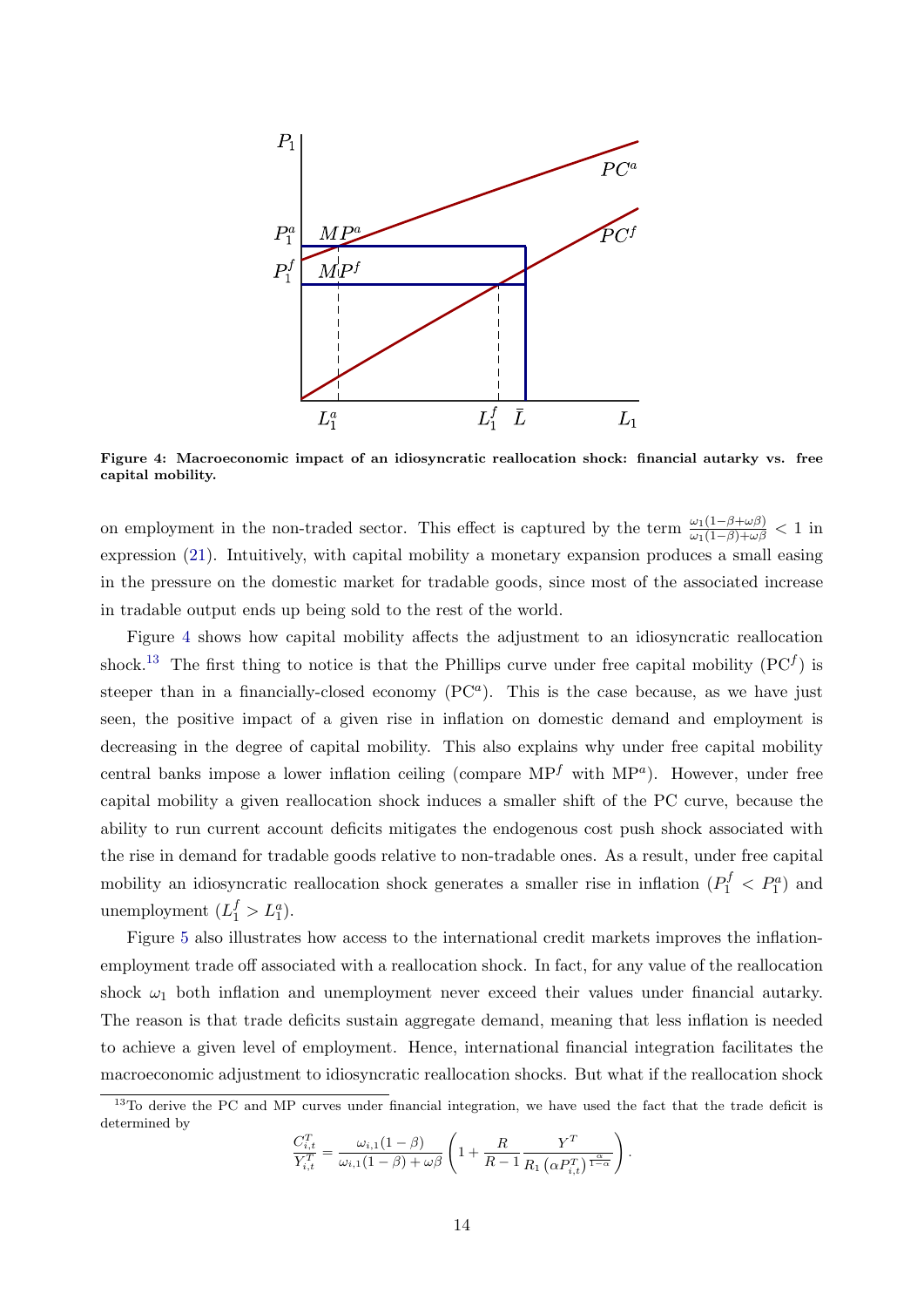<span id="page-15-0"></span>

Figure 5: Inflation and unemployment response to an idiosyncratic reallocation shock. Notes: This example uses a quadratic loss from inflation  $\chi (P_{i,t}/P_{i,t-1}) = \bar{\chi}/2 (P_{i,t}/P_{i,t-1} - 1)^2$ , and  $\alpha = .5, \beta = .99, \bar{L} = 1, \bar{\chi} =$  $175, \omega = .3.$ 

is global?

#### 4.2 A global reallocation shock

We now turn to a global reallocation shock, i.e. a synchronized rise in  $\omega_1$  affecting every country in the world. As global demand for tradables rises, all the countries seek to run a trade deficit by borrowing from the rest of the world. In response, the world interest rate increases until equilibrium on the global credit markets is restored. Since all the countries are symmetric, this happens when every country wishes to run a balanced current account. Hence, in equilibrium every country consumes exactly its production of tradable goods.

As in the case of an idiosyncratic shock, optimal monetary policy is characterized by expressions [\(20\)](#page-12-3) and [\(21\)](#page-13-0), but with the twist that in equilibrium  $C_{i,1}^T = Y_{i,1}^T$ . The first implication is that  $\bar{P}_1^T$ now coincides with the one under financial autarky. The degree of capital mobility thus does not affect the amount of inflation needed to sustain full employment during a global reallocation shock.

This does not mean, however, that monetary policy is unaffected by international financial integration. Even during a global reallocation shock, in fact, free capital mobility reduces the marginal benefit attached by national central banks to a rise in inflation. This can be seen by comparing [\(16\)](#page-10-3) and [\(21\)](#page-13-0), evaluated at  $C_{i,1}^T = Y_{i,1}^T$ . As explained above, financial integration weakens the impact of unilateral monetary expansions on domestic demand and employment, because households end up saving most of the increase in income associated with a rise in the domestic production of tradable goods. Therefore, the monetary response to a global reallocation shock may be less expansionary under free capital mobility, compared to the case of financial autarky.

Figure [6](#page-16-0) illustrates this result. In a symmetric equilibrium, the degree of capital mobility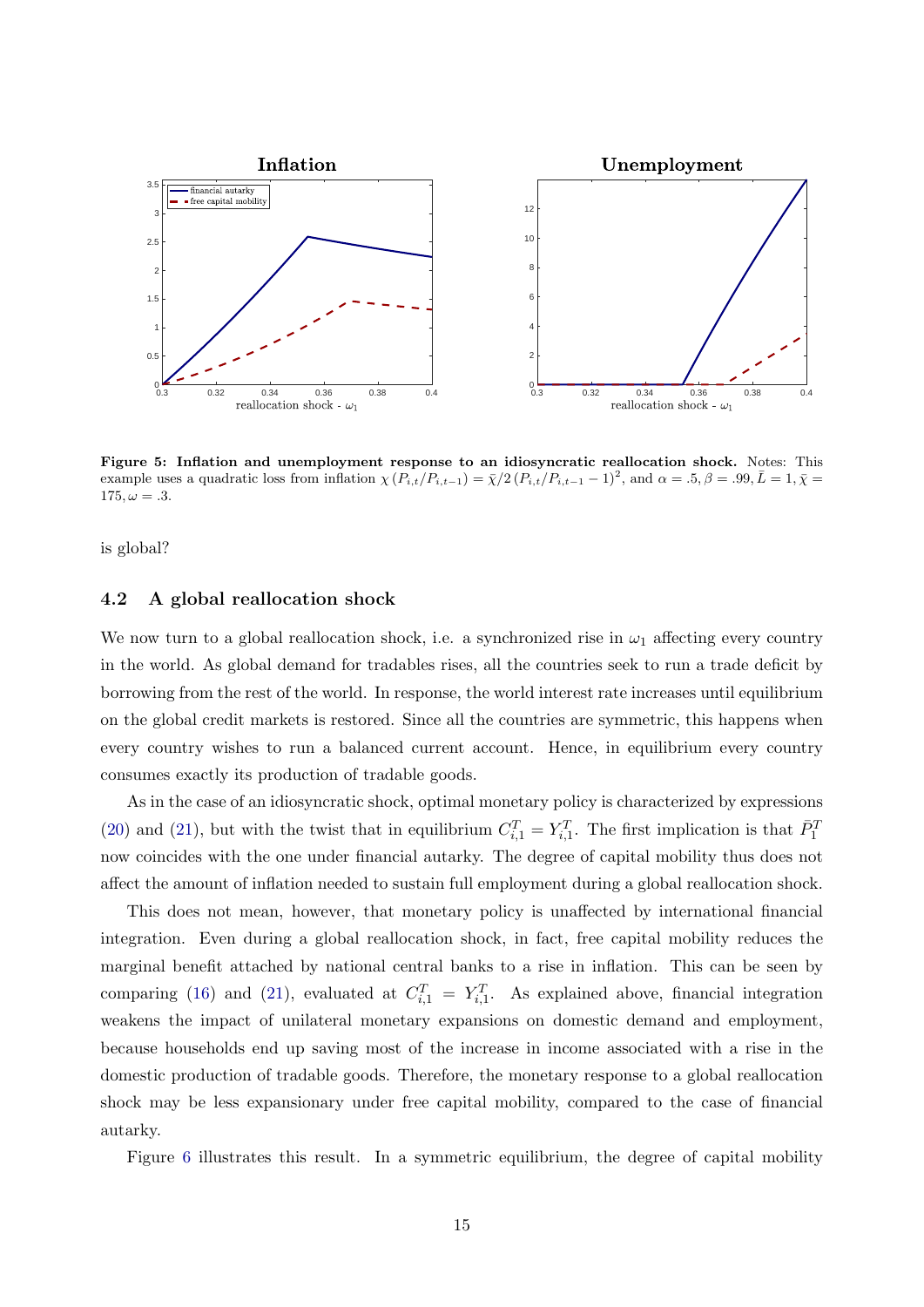

<span id="page-16-0"></span>Figure 6: Macroeconomic impact of a global reallocation shock: financial autarky vs. free capital mobility

does not affect the relationship between *global* inflation and *global* employment captured by the PC curve. It does, however, affect monetary policy. In fact, from the perspective of national central banks free capital mobility worsens the trade off between domestic inflation and domestic employment, by steepening the country-level Phillips curve. This effect explains why the inflation ceiling imposed by central banks is lower under free capital mobility ( $MP<sup>f</sup>$  schedule) compared to financial autarky (MP<sup>a</sup> schedule). As a result, free capital mobility may mitigate the impact of a reallocation of global expenditure toward tradable goods on inflation  $(P_1^f < P_1^a)$ , but exacerbate its impact on unemployment  $(L_1^f < L_1^a)$ .

Figure [7](#page-17-0) further clarifies this result. If the shock is small enough, regardless of whether capital is mobile or not, it is optimal for national central banks to maintain full employment. In this case, financial openness does not affect the inflation and unemployment response to a global rise in demand for tradables. If the shock is large enough, however, the monetary response under financial integration is characterized by lower inflation and higher unemployment. Free capital mobility is thus associated with a deflationary bias during periods of buoyant demand for tradable goods relative to non-tradable ones.

#### 4.3 International spillovers and gains from cooperation

We are now ready to address one of the fundamental questions of the paper: are there gains from coordinating national monetary interventions? Let us begin by considering the international spillovers triggered by monetary actions. Under financial autarky there are no international spillovers from monetary interventions, since in this case inflation and employment are fully determined by domestic forces. International spillovers, however, arise under financial integration.

Recall that we are considering periods in which the global demand for tradable goods, relative to non-tradable ones, is exceptionally high. Now imagine that a generic country  $i$  implements a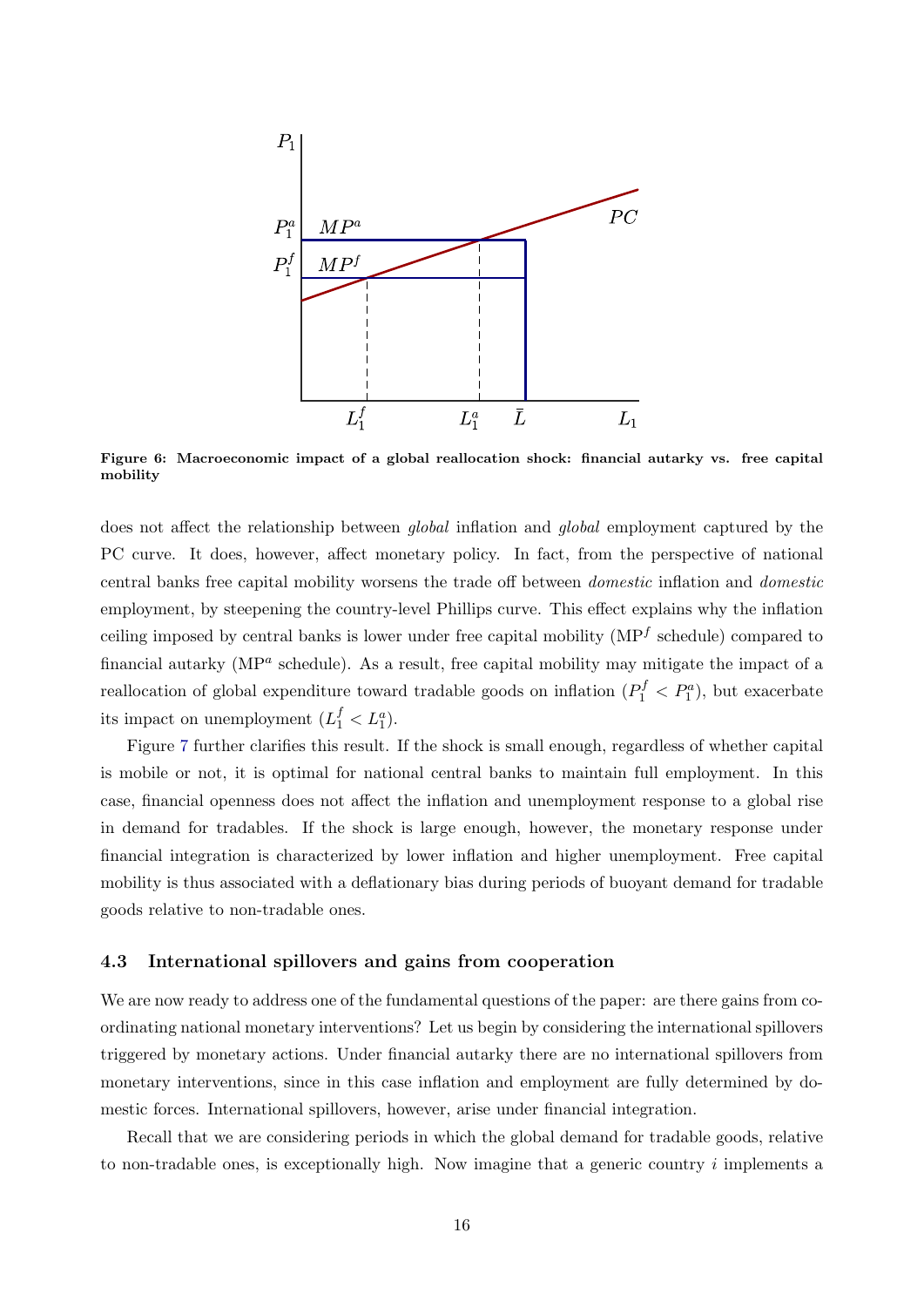<span id="page-17-0"></span>

Figure 7: Inflation and unemployment response to a global reallocation shock. Notes: This example uses a quadratic loss from inflation  $\chi(P_{i,t}/P_{i,t-1}) = \bar{\chi}/2 (P_{i,t}/P_{i,t-1} - 1)^2$ , and  $\alpha = .5, \beta = .99, \bar{L} = 1, \bar{\chi} = 175, \omega = .3$ .

monetary expansion, which leads to an increase in its production of tradable goods  $Y_{i,t}$ . As we have seen, under free capital mobility country i consumes just part of this increase in production  $(\partial C_{i,1}^T/\partial Y_{i,1}^T < 1)$ , while the rest is sold to foreign consumers. Hence, a monetary expansion in country *i* increases consumption of tradable goods in any other country  $(\partial C_{-i,1}^T / \partial Y_{i,1}^T > 0)$ , effectively easing pressure on the global market for tradables. By equation [\(19\)](#page-12-4), as foreign households increase their consumption of tradables, also their demand for non-tradable goods and employment in the non-traded sector rise. Part of the rise in aggregate demand triggered by a monetary expansion thus spills over to the rest of the world.

This international spillover explains why the macroeconomic adjustment to a global reallocation shock is affected by capital mobility. Regardless of whether capital is mobile or not, the inflation cost linked to a monetary expansion is fully beared by domestic households. Under free capital mobility, however, the gains in terms of higher demand and employment in the non-traded sector are partly enjoyed by households in the rest of the world. Indeed, as the weight of non-tradable goods in the utility function vanishes  $(\omega_1 \rightarrow 1)$ , the monetary policy response to a global reallocation shock under free capital mobility converges to the one under financial autarky.

To study the gains from international cooperation, imagine that monetary policy is set by a global central bank which maximizes global welfare, attaching the same weight to the utility of every household in the world. The global central bank sets  $P_{i,1}^T$  in every country i, and it is subject to the same constraints imposed on national central banks. The difference is that the global central bank internalizes the impact of its actions on the world interest rate  $R_1$ . Given that each country is symmetric, the solution to this problem is such that each country features the same consumption and output paths. Using households' Euler equation, one can then see that the world interest rate in period 1 is given by

<span id="page-17-1"></span>
$$
R_1 = \frac{Y^T}{\beta Y_1^T} \frac{\omega_1}{\omega}.
$$
\n(22)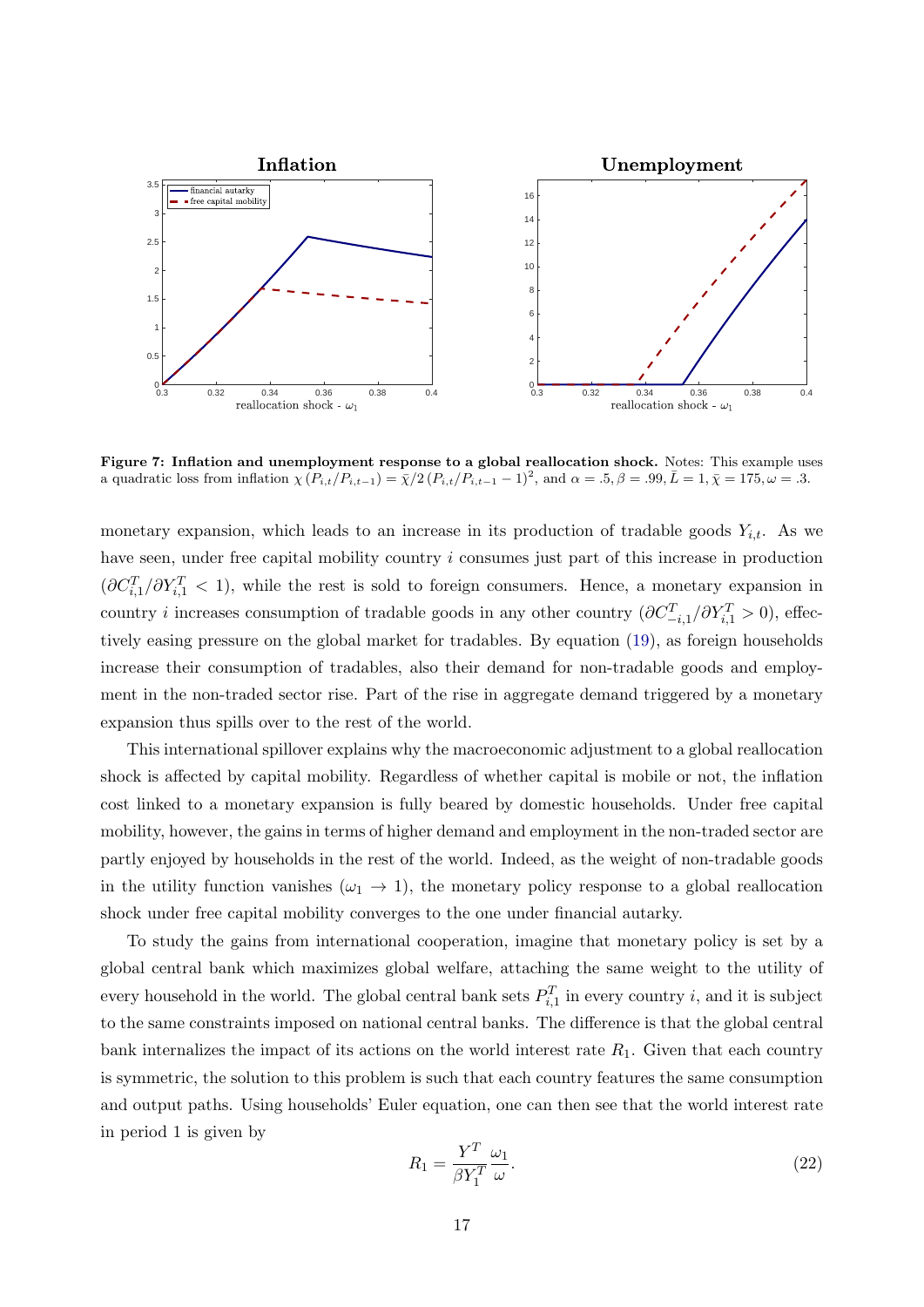Plugging this expression in constraint [\(17\)](#page-12-2), and using the fact that  $R = 1/\beta$  and  $Y_{i,1}^T = Y_1^T$ , it is easy to see that the problem of the global central bank converges to the one of national central banks under financial autarky, described in Section [3.](#page-8-1)

The optimal cooperative monetary policy response to a global reallocation shock thus corresponds to the one derived under financial autarky. The policy implemented by self-oriented national central banks, therefore, suffers from a deflationary bias. National central banks fall prey of a coordination failure, because they do not internalize the fact that part of the benefits associated with a rise in domestic inflation spill over to the rest of the world. This effect induces national central banks to place an excessive weight on inflation as opposed to unemployment in their objective function.

Summing up, a smooth adjustment to a global rise in demand for tradable goods requires an expansion of the tradable sector. To achieve this objective, national central banks have to tolerate a temporary rise in inflation. However, under free capital mobility, increases in domestic production of tradables are partly exported toward the rest of the world, thus easing pressure on the global market for tradables. This positive spillover is not internalized by national monetary authorities, leading to an excessively tight monetary response in absence of international cooperation.

## 5 Interest rates and the international transmission of inflation

Having established our main result, we now derive the implications of the model for the behavior of interest rates and the international transmission of inflation.

#### 5.1 Impact of the reallocation shock on global rates

As we have seen, under the optimal monetary policy, a global reallocation shock gives rise to an increase in inflation. But what about the response of interest rates? To make progress answering this question, start by considering that the no arbitrage condition between nominal and real bonds [\(5\)](#page-5-3) implies

$$
R_{i,1}^{n} = R_{i,1} \frac{P_{i,2}^{T}}{P_{i,1}^{T}} = \frac{Y^{T}}{\beta Y_{i,1}^{T}} \frac{\omega_1}{\omega} \frac{P_{i,2}^{T}}{P_{i,1}^{T}},
$$

where the second equality derives from expression [\(22\)](#page-17-1). A rise in  $\omega_1$  thus puts upward pressure on nominal rates. Intuitively, a rise in  $\omega_1$  creates excess demand on the global market for tradables. Now imagine for a second that central banks seek to fully stabilize inflation, so that  $P_{i,1}^T$  and  $P_{i,2}^T$ do not react to the reallocation shock. In this case, policy rate will have to rise, so as to cool down demand and restore equilibrium on the global market for tradables.

In reality, as we have shown, it is optimal for central banks to let  $P_{i,1}^T$  rise in reaction to a global reallocation shock. For this reason, the rise in the policy rate is milder than what would occur under a strict inflation targeting regime. In fact, one could even think of cases in which nominal policy rates drop in response to a reallocation shock.

Figure [8](#page-19-0) show the behavior of policy rates in our running numerical example. Interestingly, in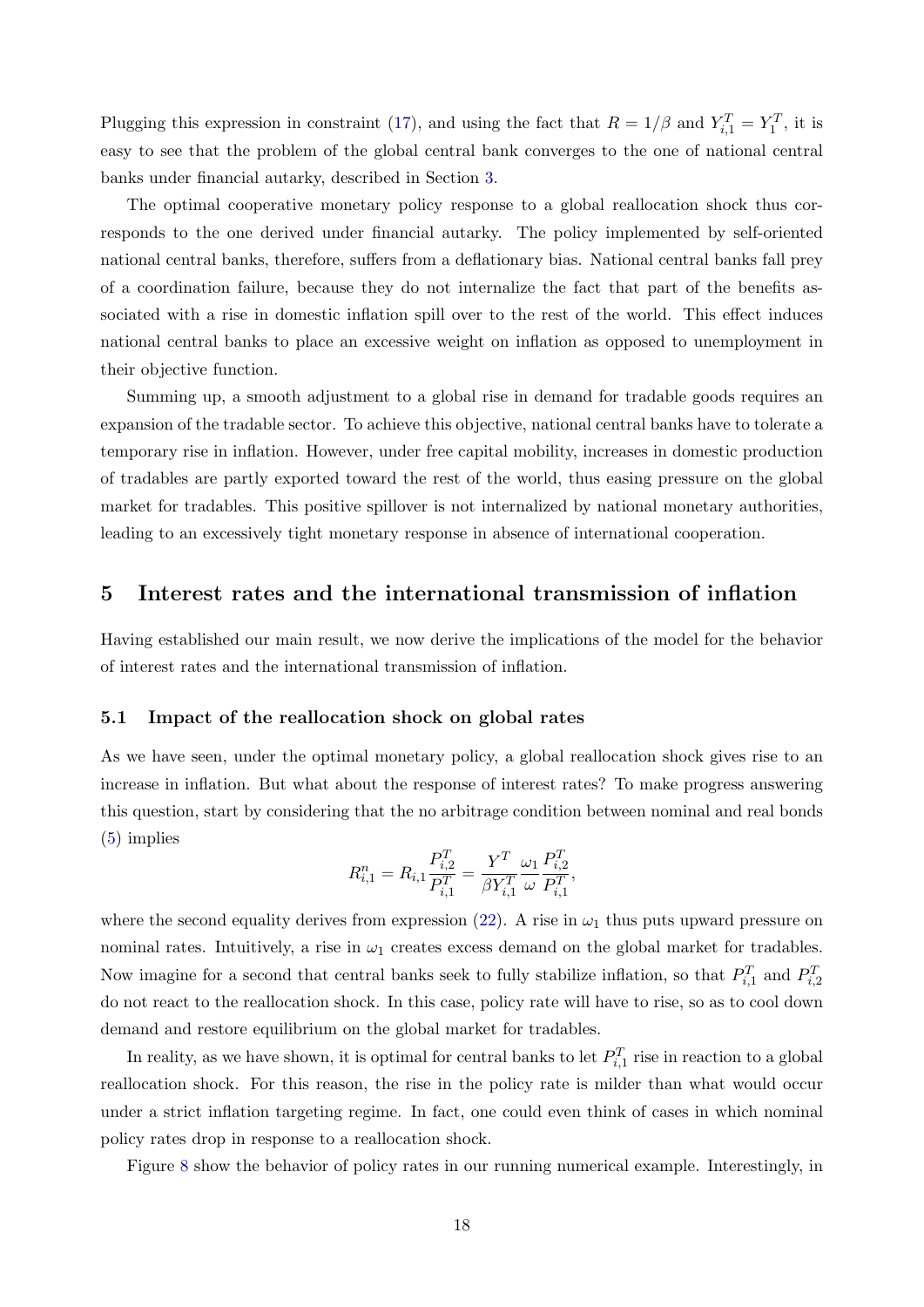<span id="page-19-0"></span>

Figure 8: Response of nominal policy rates to a global reallocation shock. Notes: This example uses a quadratic loss from inflation  $\chi(P_{i,t}/P_{i,t-1}) = \bar{\chi}/2 (P_{i,t}/P_{i,t-1} - 1)^2$ , and  $\alpha = .5, \beta = .99, \bar{L} = 1, \bar{\chi} = 175, \omega =$  $.3, Y^T = .42, Y^N = .82.$ 

this case the response of nominal rates is non-monotonic in the reallocation shock. For mild shocks, such that it is optimal to maintain the economy at full employment, nominal policy rates barely react. Large reallocation shocks, however, are associated with a sharp rise in nominal interest rates. The figure also shows how central banks hike interest rates by more under free capital mobility, compared to financial autarky. This is a manifestation of the coordination problem leading central banks to implement an excessively tight monetary policy under financial integration.

## 5.2 International transmission of inflation

We now turn to the international transmission of inflation. That is, we want to understand how developments in the rest of the world affect inflation in a generic country i. In particular, we consider a country i not directly affected by the reallocation shock, so that  $\omega_{i,1} = \omega$ , and refer to this country as home<sup>[14](#page-19-1)</sup>. Of course, under financial autarky there are no spillovers, so the interesting case is free capital mobility.

Perhaps the best way to understand how inflation spillovers operate is to start from the Phillips curve, which under financial integration can be written as

$$
P_{i,1} = \left(\frac{\alpha^{\frac{\alpha}{1-\alpha}}\omega_{i,1}}{\alpha\omega_{i,1} + (1-\omega_{i,1})\frac{C_{i,1}^T}{Y_{i,1}^T}}L_{i,1}\right)^{\omega_{i,1}(1-\alpha)}.
$$
\n(PC)

This expression shows how global factors, encapsulated by the trade deficit term  $C_{i,1}^T/Y_{i,1}^T$ , shift around our model's Phillips curve. For instance, consider a global shock generating a rise in the world interest rate  $R_1$ . Agents at home react by decreasing their consumption of tradable goods, leading to a drop in the trade deficit  $C_{i,1}^T/Y_{i,1}^T$  (see [\(17\)](#page-12-2)). In turn, a lower trade deficit depresses

<span id="page-19-1"></span><sup>&</sup>lt;sup>14</sup>The insights of this section, however, would apply to any value of  $\omega_{i,1}$ .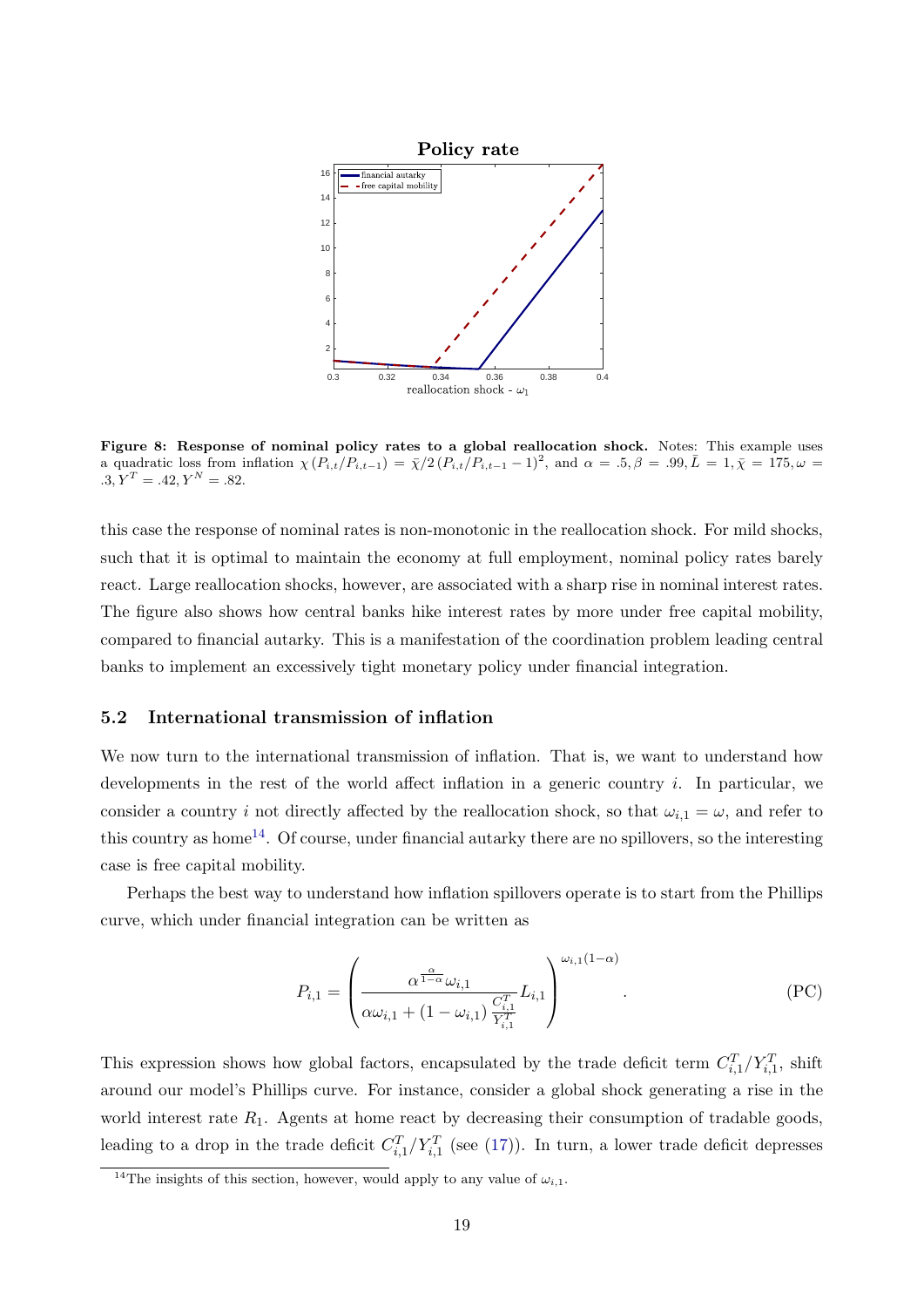demand for domestic non-traded goods, meaning that now more inflation is needed to achieve a given level of employment. Because of this reason, global shocks increasing the world interest rate translate into higher home inflation.<sup>[15](#page-20-0)</sup> The opposite logic applies to global factors depressing the world interest rate.

Let us now consider a scenario in which  $\omega_1$  rises in the rest of the world. We have already seen that a temporary rise in the global demand for tradables pushes up the equilibrium world interest rate  $R_1$ . This translates into a lower trade deficit and higher inflation in the home country. Hence, a rise in global demand for tradables generates inflation also in those countries not directly affected by the shock.

Under the optimal monetary policy, however, the countries affected by the reallocation shock also experience a rise in inflation, which boosts the global supply of tradable goods. In response, the world interest rate drops to restore equilibrium on the goods market. As a result, a rise in global inflation widens the trade deficit in the home country and, perhaps surprisingly, leads to lower inflation at home. Therefore, the endogenous surge in global inflation triggered by a reallocation of global expenditure toward tradable goods gives rise to deflationary international spillovers.

We find this last result particularly intriguing, because it contrasts with the insights from the literature on international monetary transmission during times of weak global demand. For instance, in [Caballero et al.](#page-23-8) [\(2021\)](#page-23-8) and [Eggertsson et al.](#page-23-9) [\(2016\)](#page-23-9) the fundamental problem faced by central banks is to stimulate demand enough to maintain full employment. A monetary expansion abroad reallocates global demand away from domestic goods. To prevent the rise in unemployment associated with lower demand, the domestic central bank reacts by implementing a monetary expansion. Therefore, in times of scarce global demand, monetary expansions in the rest of the world generate inflationary spillovers at home.

In the scenario that we consider, instead, the fundamental problem is excessive global demand for tradable goods relative to non-tradable ones. A monetary expansion abroad increases the global supply of tradable goods, allowing the home country to increase its trade deficit and ameliorate its inflation-employment trade off. Due to this reason, in our model central banks react to foreign monetary expansions by tightening domestic monetary policy. Hence, during times of global reallocation of expenditure from non-tradables to tradables monetary expansions in the rest of the world give rise to deflationary spillovers at home.

# 6 Conclusion

To conclude, let us bridge the insights of this paper to the current macroeconomic situation. Of course, our model focuses on a specific aspect of the recovery from the Covid-19 recession, and so cannot do justice to the complex reality that policymakers have to face. We do believe, however, that a salient feature of the ongoing recovery is an excess global demand for tradable goods, relative to its supply. In this respect, our paper suggests that policies that increase the supply of tradable

<span id="page-20-0"></span><sup>&</sup>lt;sup>15</sup>Indeed, using [\(17\)](#page-12-2), [\(20\)](#page-12-3) and [\(21\)](#page-13-0) it is easy to verify that under the optimal monetary policy a higher  $R_1$  generates a rise inflation.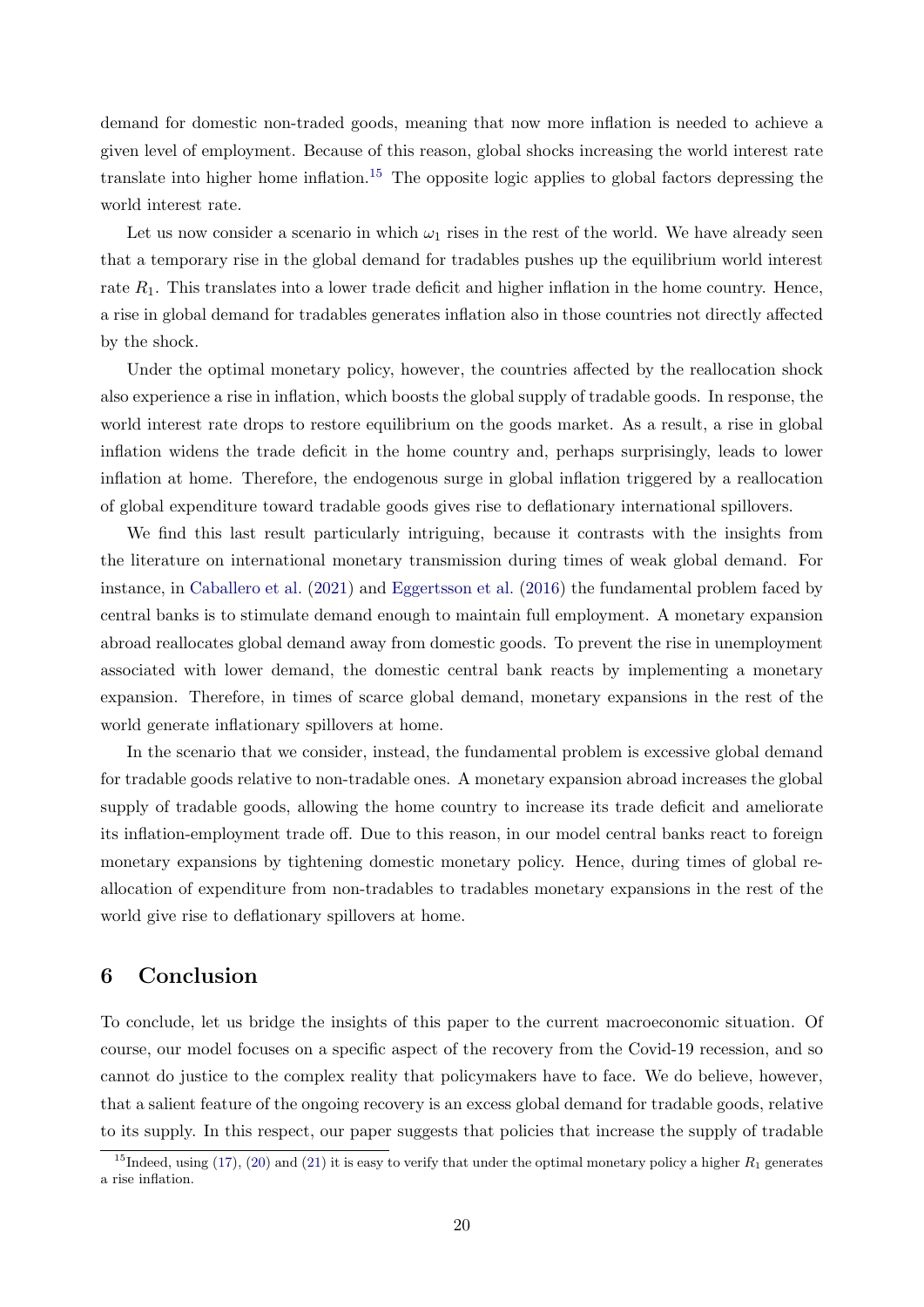goods generate positive international spillovers. International cooperation, by helping national governments to internalize these spillovers, may thus play a role in ensuring a smooth recovery.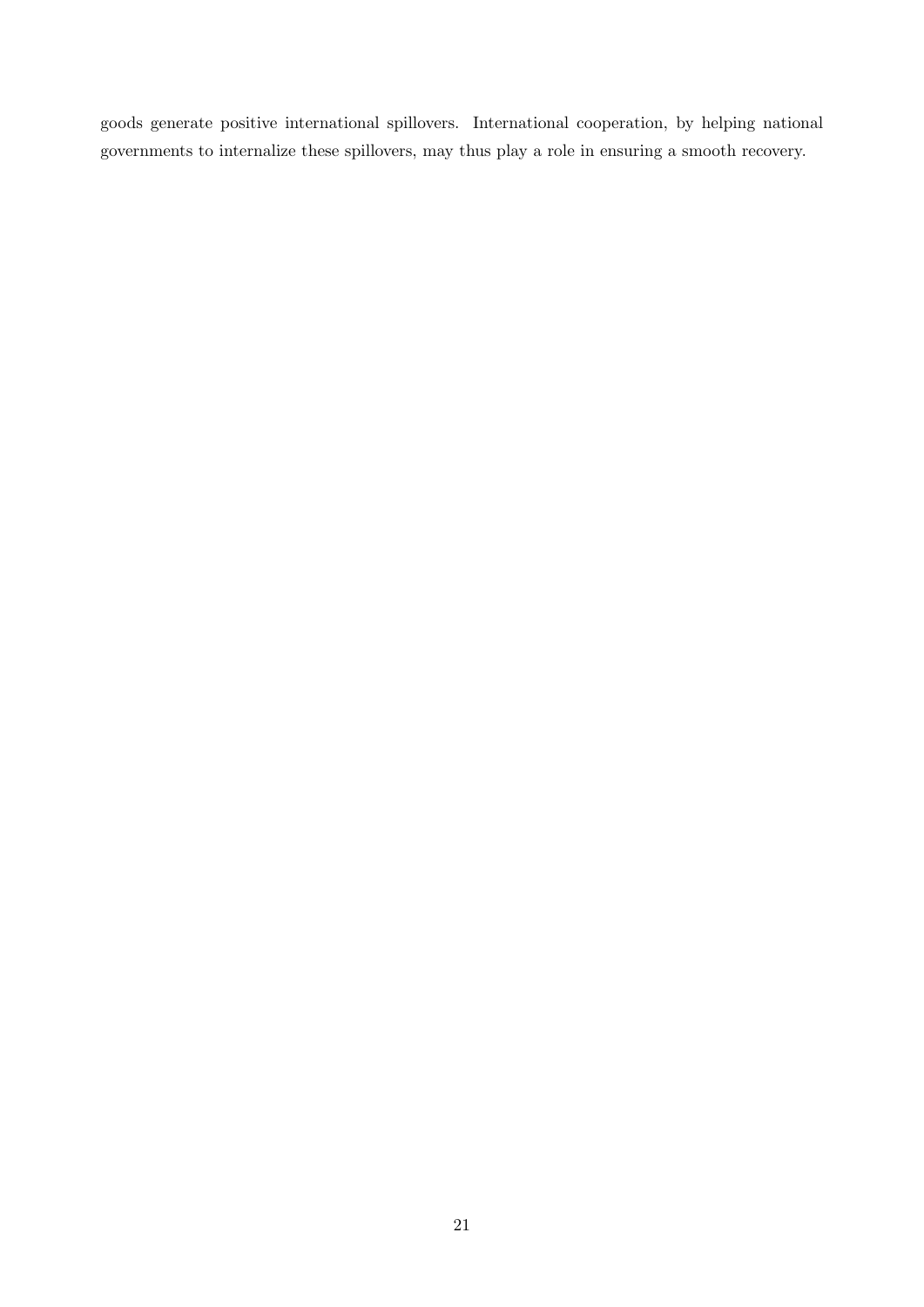# Appendix

# <span id="page-22-4"></span>A Additional derivations for Section [4](#page-12-5)

To derive the consumption function, iterate forward [\(9\)](#page-7-2) and use the transversality condition to obtain

$$
C_{i,1}^T + \frac{1}{R_1} \sum_{t=2}^{+\infty} \frac{C_{i,t}^T}{R^{t-2}} = Y_{i,1}^T + \frac{1}{R_1} \sum_{t=2}^{+\infty} \frac{Y_{i,t}^T}{R^{t-2}},
$$
\n(A.1)

where we have also used the fact that the world interest rate is equal to its steady state value from  $t = 2$  on, and that each country starts with zero assets. Expression [\(17\)](#page-12-2) is then obtained by combining the expression above with the Euler equation  $\omega_{i,t+1} C_{i,t+1}^T = \omega_{i,t} \beta R_t C_{i,t}^T$ , and using the fact that  $Y_{i,t}^T = Y^T$  from  $t = 2$  on.

Let us now turn to the monetary policy problem. The expected utility in country  $i$  is given by

$$
\sum_{t=1}^{\infty} \beta^{t-1} \left( \omega_{i,t} \log \left( C_{i,t}^T \right) + (1 - \omega_{i,t}) \log \left( Y_{i,t}^N \right) - \chi \left( \frac{P_{i,t}}{P_{i,t-1}} \right) \right). \tag{A.2}
$$

Notice that  $Y_{i,t}^N$  does not depend from monetary policy and  $P_{i,t} = P_{i,t-1}$  for  $t = 2$  on. Using  $\omega_{i,t+1} C_{i,t+1}^T = \omega_{i,t} \beta R_t C_{i,t}^T$ , we can rewrite the expected utility as

$$
\left(\omega_{i,1} + \omega \sum_{t=2}^{+\infty} \beta^{t-1}\right) \log\left(C_{i,1}^T\right) + (1 - \omega_{i,1}) \log\left(Y_{i,1}^N\right) - \chi\left(\frac{P_{i,1}}{P_{i,0}}\right). \tag{A.3}
$$

Using  $\sum_{t=2}^{\infty} \beta^{t-1} = \beta/(1-\beta)$  gives the objective function [\(18\)](#page-12-6).

# References

- <span id="page-22-0"></span>Aoki, Kosuke (2001) "Optimal monetary policy responses to relative-price changes," Journal of monetary economics, Vol. 48, No. 1, pp. 55–80.
- <span id="page-22-2"></span>Benigno, Gianluca and Pierpaolo Benigno (2003) "Price stability in open economies," The Review of Economic Studies, Vol. 70, No. 4, pp. 743–764.
- <span id="page-22-1"></span>Benigno, Pierpaolo and Luca Antonio Ricci (2011) "The inflation-output trade-off with downward wage rigidities," American Economic Review, Vol. 101, No. 4, pp. 1436–66.
- <span id="page-22-3"></span>Bodenstein, Martin, Giancarlo Corsetti, and Luca Guerrieri (2020) "The Elusive Gains from Nationally-Oriented Monetary Policy," FRB International Finance Discussion Paper, No. 1271.